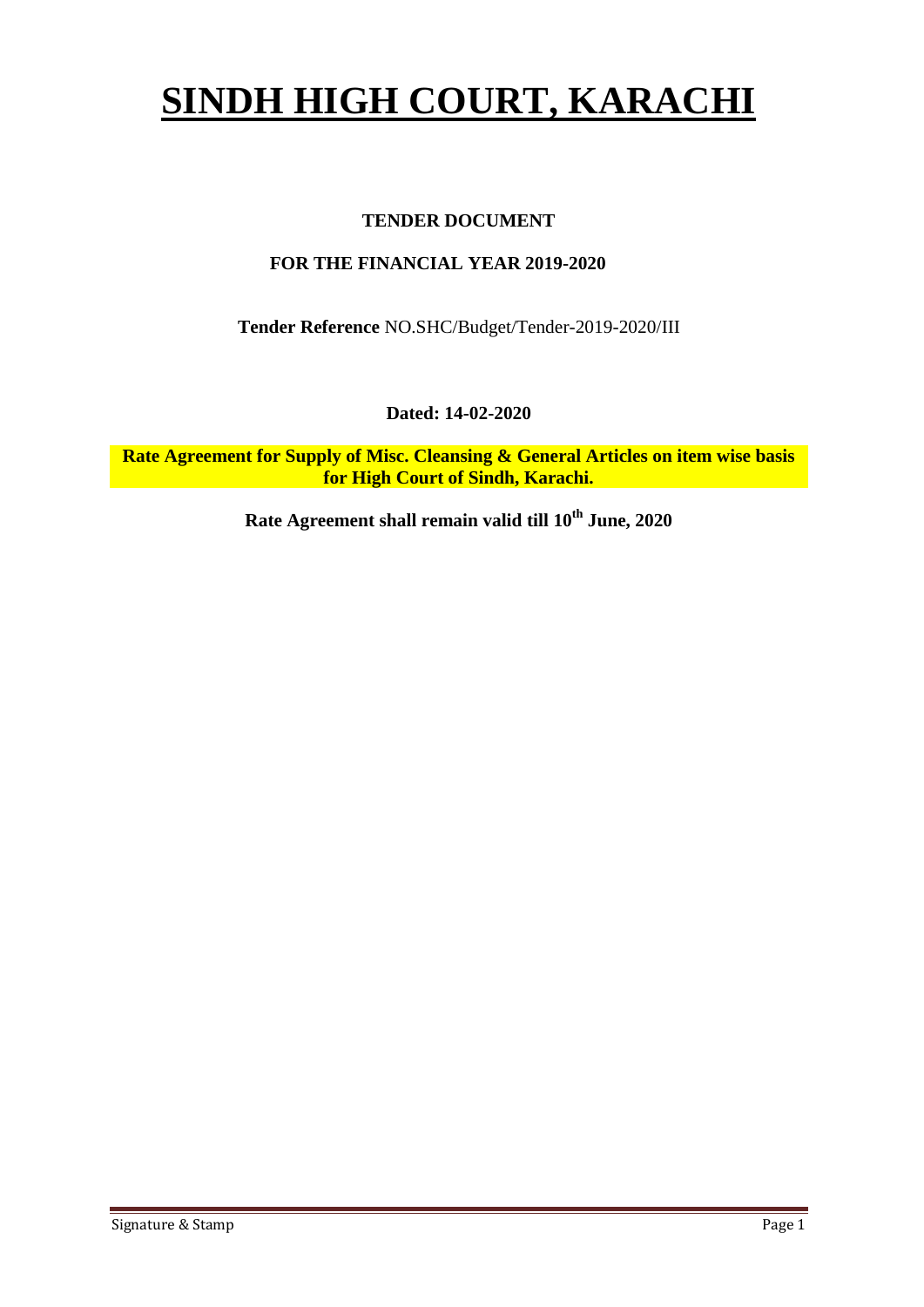| Comunico |  |
|----------|--|
|          |  |
|          |  |
|          |  |
|          |  |
|          |  |
|          |  |
|          |  |
|          |  |
|          |  |
|          |  |
|          |  |
|          |  |
|          |  |
|          |  |
|          |  |
|          |  |
|          |  |
|          |  |
|          |  |
|          |  |
|          |  |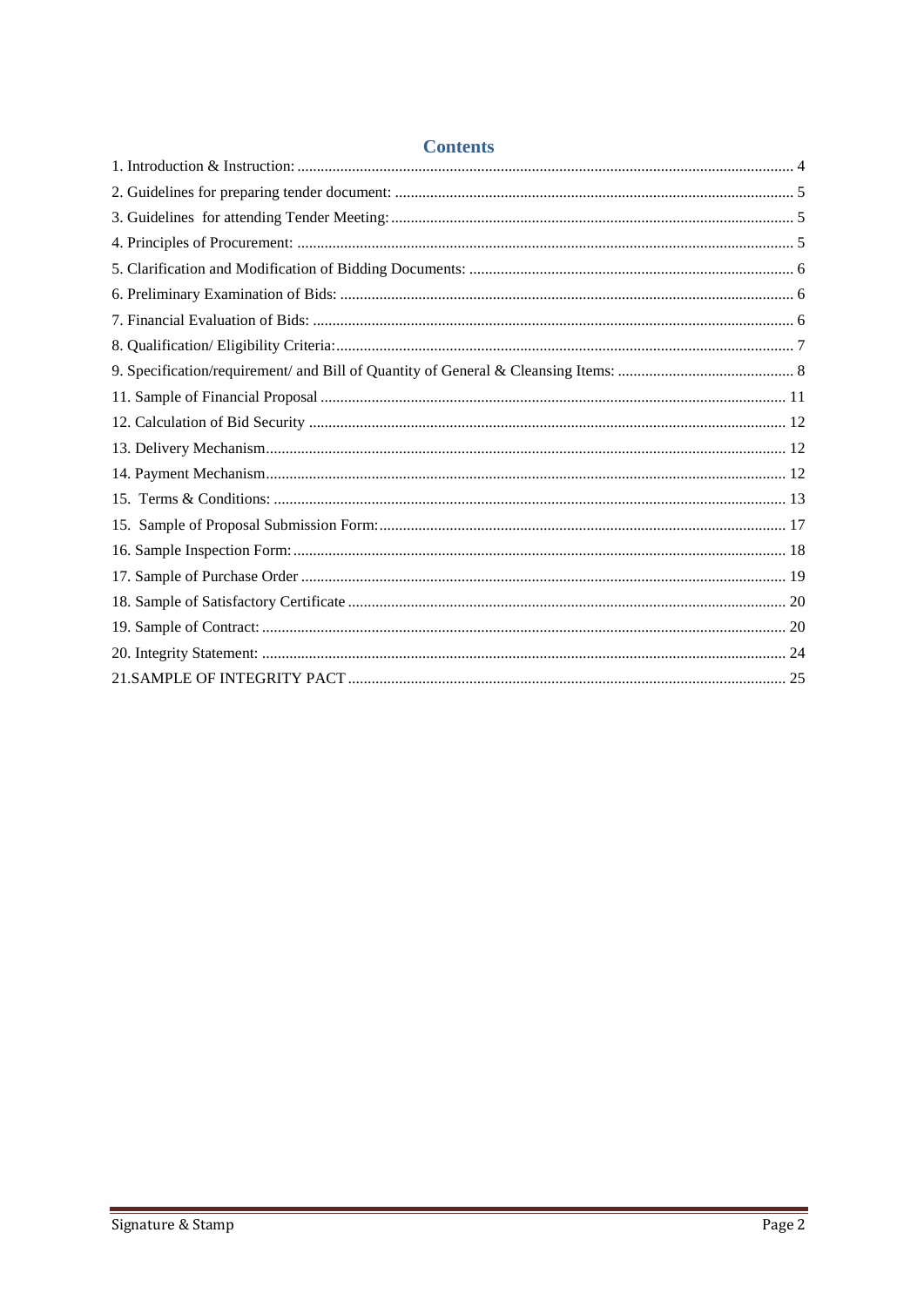Tender Reference No. \_\_\_\_\_\_\_\_\_\_\_\_\_ Dated\_\_\_\_\_\_\_\_\_\_\_\_\_\_

**To,** 

**The Learned Registrar, Sindh High Court, Karachi.**

Respected Sir,

We, the undersigned, offer to provide our services for **"Supply of Misc. Cleansing & General Items for High Court of Sindh, Karachi"**, as a Bid, sealed in an envelope. Mr. holding CNIC No. has been authorized to attend the Bid Meetings on behalf of our organization.

We understand that Sindh High Court is not bound to accept any Proposal you receive and reserves the right to accept or reject any offer and to annul the bidding process and reject all proposals without assigning any reason or having to owe any explanation whatsoever.

The decision of Purchase Committee shall be final and cannot be challenged on any ground at any forum and the Purchase Committee will not be liable for any loss or damage to any party acting in reliance thereon. Sincerely,

Name: Designation: Name of Company Dated: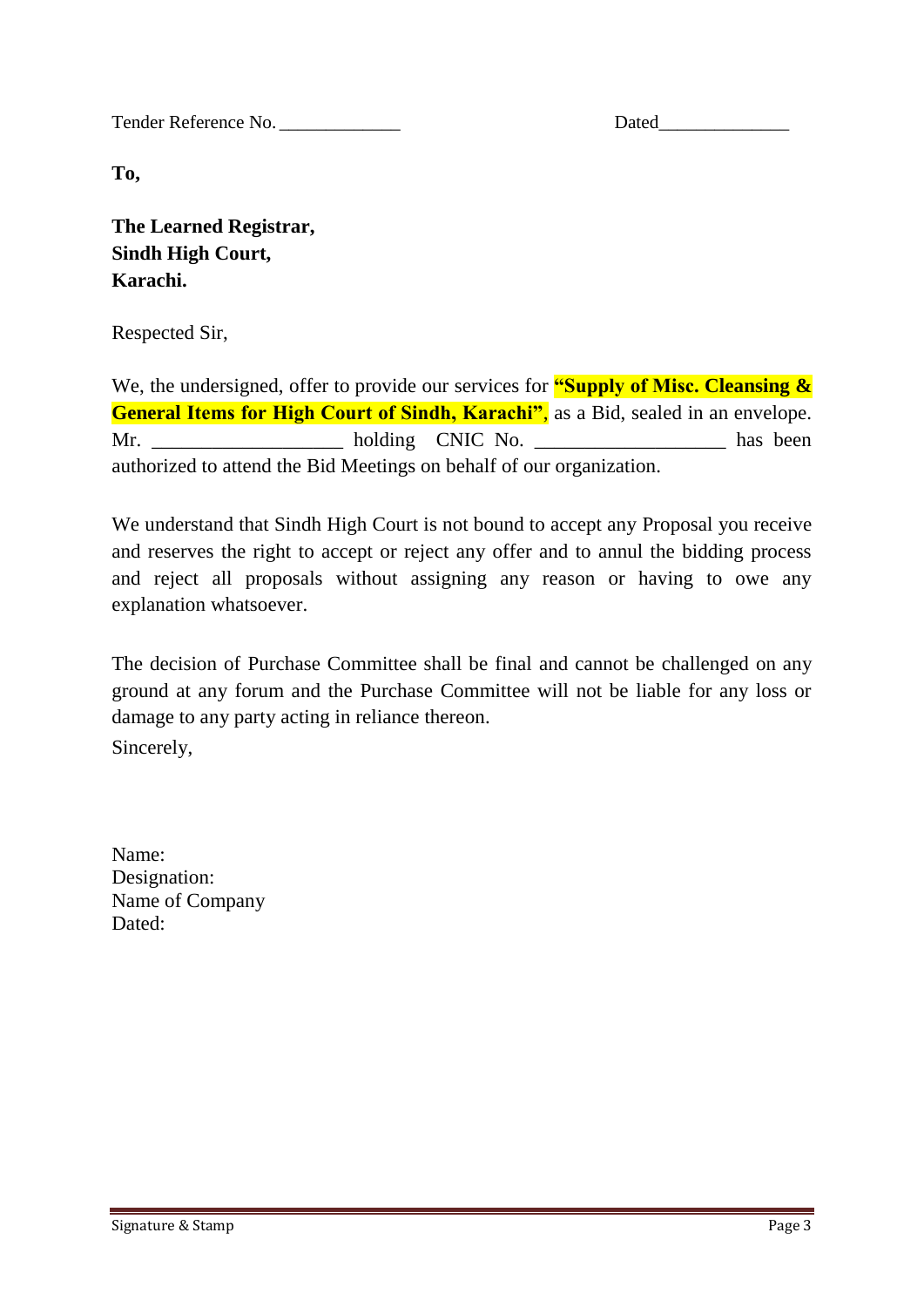## <span id="page-3-0"></span>**1. Introduction & Instruction:**

Dear Tenderer:

The **SINDH HIGH COURT (SHC)** is the highest judicial institution of the province of [Sindh.](https://en.wikipedia.org/wiki/Sindh) We are interested to purchase **Misc. Cleansing & General Articles on item wise basis, for the financial year 2019-2020**, as mentioned in tender document, from your esteemed firm / agency. SHC reserves the right to increase/ decrease the quantities as per requirement in the light of availability of funds, as per rules.

| <b>S.No</b> Description                                                                                                                                                                                    | Date $\&$ time of Date $\&$ time of         |              |
|------------------------------------------------------------------------------------------------------------------------------------------------------------------------------------------------------------|---------------------------------------------|--------------|
|                                                                                                                                                                                                            | <b>Submission of Bids</b>   Opening of Bids |              |
| Rate Agreement for Supply of $3^{rd}$ March, 2020 at 11:00 $3^{rd}$ March, 2020 at<br><b>Misc.</b> Cleansing & General a.m.<br><b>Items on item wise basis for</b><br><b>High Court of Sindh, Karachi.</b> |                                             | $11:30$ a.m. |

- (a) The Sindh High Court, Karachi (SHC) expects that aspirant vendors should furnish all the required documents to ensure a transparent and genuine presentation. Therefore, it is necessary to fill in the Tender document meticulously and sign & stamp each and every page. **Moreover, attach required supporting documents according to the requirement**. Bidders are also required to submit both soft and hard copies of all required documents which shall be uploaded on the official website of this Court for the sake of transparency.
- (b) It is of utmost important to fill in the Tender Form in writing in ink or type. Do not leave any column/item blank. **If you want to leave the item/column un-answered please, write "Doesn't Apply/Doesn't Arise**'. If you need more space please attach a paper & clearly mention item/column name or number etc. that referred the column/item of the Tender Form.
- (c) Bids must be submitted in the Office of the Director General (Finance & Accounts), Sindh High Court, Karachi, as reflected in Tender Notice.
- (d) **Bid Security of 1% of total quoted amount (WITHOUT GST)** will be deposited along with Tender Document in shape of BID SECURITY FORM/ PAY ORDER/ BANK DRAFT favoring Registrar, High Court of Sindh, as reflected in tender notice.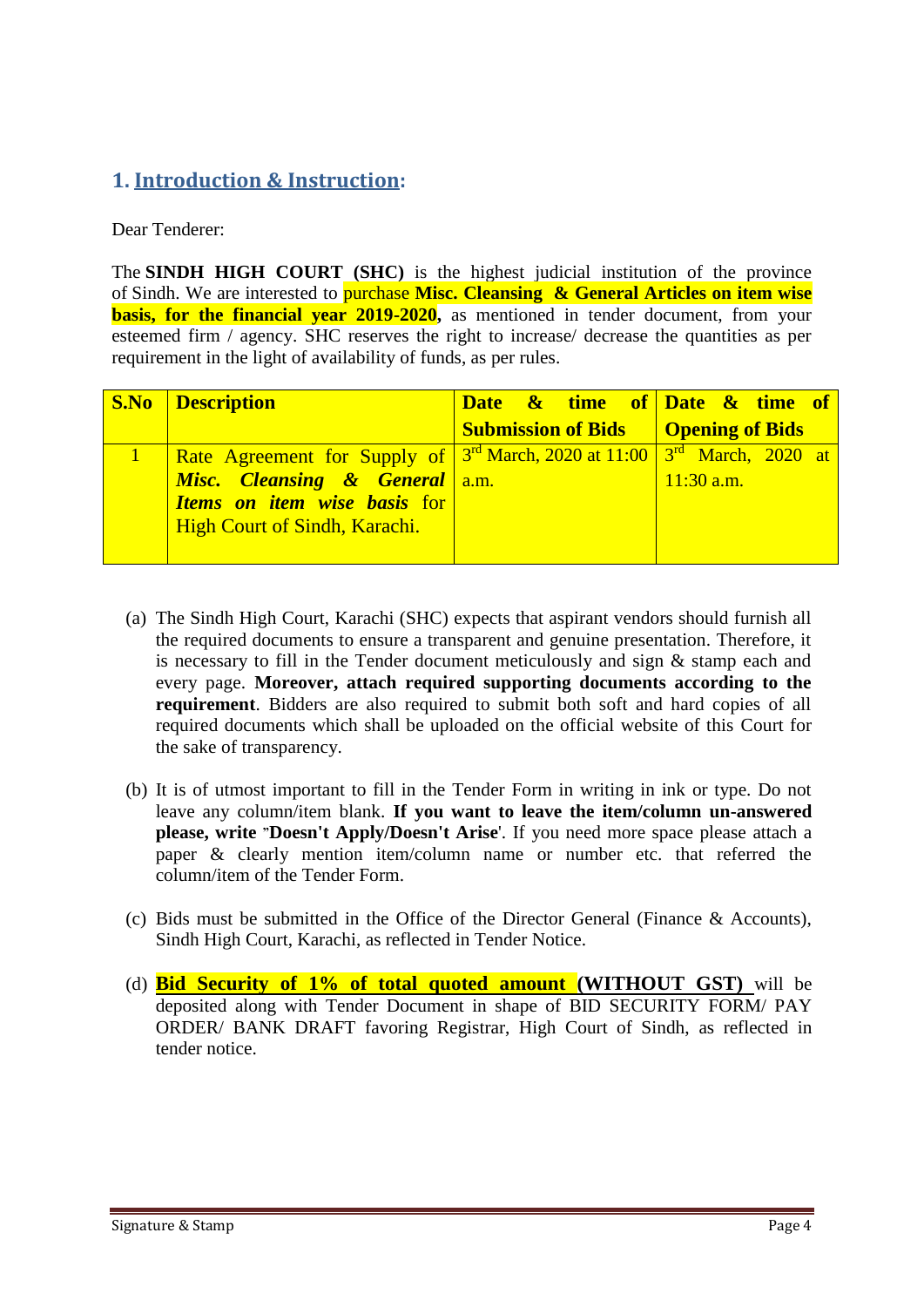## <span id="page-4-0"></span>**2. Guidelines for preparing tender document:**

- 1) Download Tender Document from the official website of Sindh High Court.
- 2) Carefully read the tender document.
- 3) Carefully read the requirements/ specifications of items required by SHC.
- 4) Visit the store of Sindh High Court for inspection of samples. Store Supervisor and Store Keepers of SHC will facilitate you in inspection of samples. Do not forget to bring your smart phone for taking pictures of samples.
- 5) Chose the item (s) which you can easily provide to SHC as per specifications mentioned in tender document.
- 6) Conduct Market Survey for calculating the price of individual item.
- 7) Fill the relevant sections of tender documents.
- 8) Make signature and stamp on the tender document.
- 9) Make scanned copy of duly filled & signed tender document.
- 10) Arrange the copies of all required documents as mentioned in eligibility criteria.
- 11) Prepare financial proposal in the light of market survey.
- 12) Arrange 1% Bid Security of total tender quoted amount (without GST).
- 13) Prepare Single Procurement File in PDF form. Merge the scanned copies of signed tender documents and scanned copies of documents required for assessing the eligibility criteria in single PDF File. Save the said PDF file in either DVD or USB.
- 14) Keep all the documents in file. Tap binding is not allowed.
- 15) Sealed the soft copy (DVD/ USB) & hard copy (A4 size paper form) in envelop.
- 16) Submit the sealed envelope in the office of D.G Finance as reflected in NIT. Do not forget to sign on "Bid Receiving Time Sheet".

## <span id="page-4-1"></span>**3. Guidelines for attending Tender Meeting:**

- 1) Get yourself acquainted for attending Tender Meeting. You should have complete knowledge of your bid. It is general observation that bidders or their representative attend bid meeting without proper homework. Hence, you are advised to read your bid and supporting documents before attending bid meeting.
- 2) Bring Authority Letter for attending Tender Meeting.
- 3) Mark Signature on the attendance sheet.
- 4) Make it sure that your bids and other submitted bids are sealed.
- 5) Make it sure that late bids are not entertained.
- 6) Give proper answers of queries of members of Procurement Committee if so asked.

## <span id="page-4-2"></span>**4. Principles of Procurement:**

Sindh High Court ensures that procurements are conducted in a fair and transparent manner and the object of procurement brings value for money to the agency and the procurement process is efficient and economical. Hence, bidders are directed to provide soft copies of scanned tender documents, tax registration certificates, purchase orders, bank maintenance certificate, financial statements and undertaking. All such documents should be merged in one (01) PDF FILE for uploading on the concerned.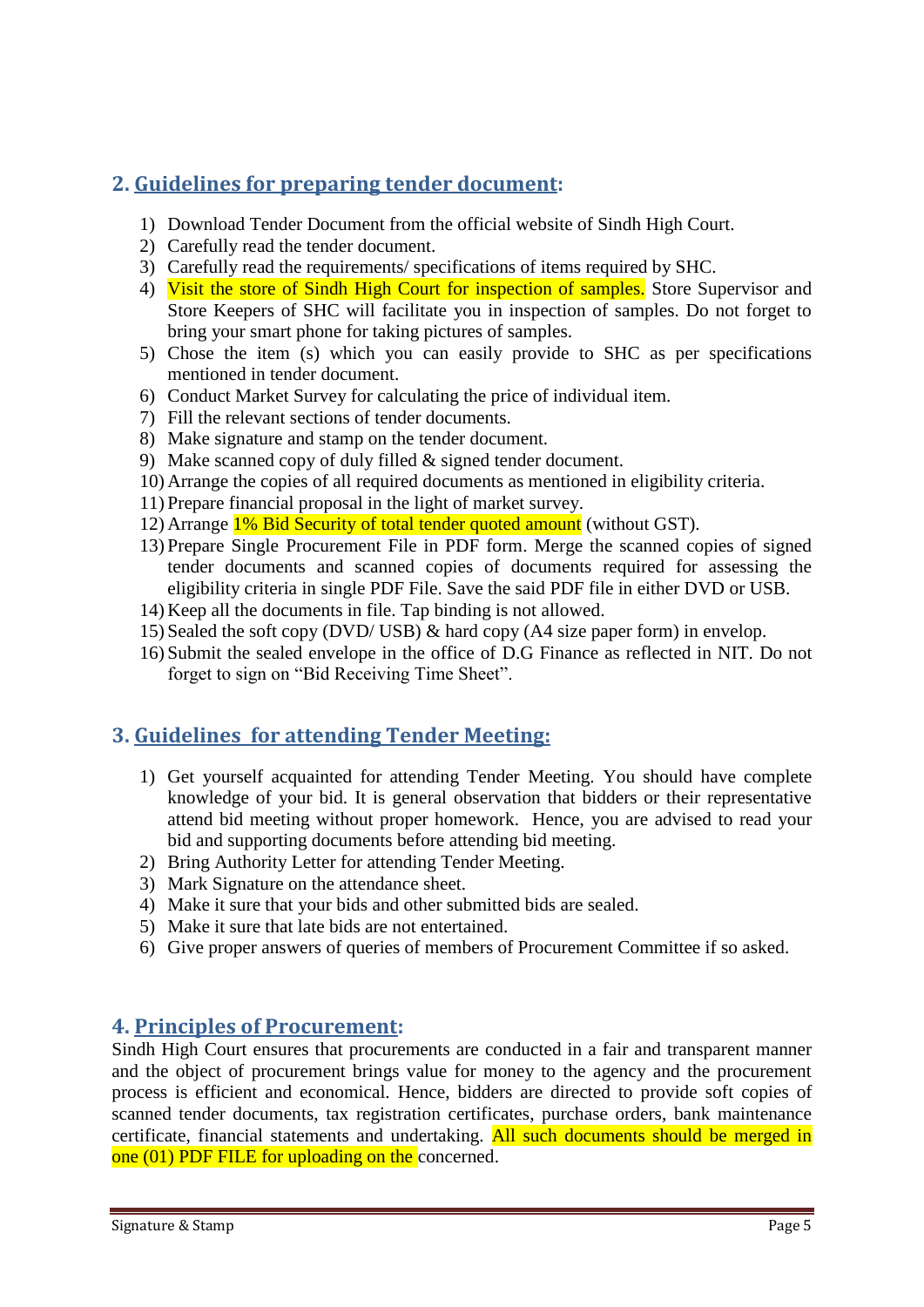## <span id="page-5-0"></span>**5. Clarification and Modification of Bidding Documents:**

Clarifications (if any) for contents of bidding documents may be sent to Registrar, High Court in writing, at least five calendar days prior to the date of opening of bid. Clarification in response to a query shall be uploaded on the official website of Sindh High Court. All bidders are advised to visit the website of Sindh High Court for keeping them updated.

## <span id="page-5-1"></span>**6. Preliminary Examination of Bids:**

Sindh High Court shall examine the bids to confirm that all required documents (soft & hard copies) and specifications/ technical/ required documentation requested in bidding documents have been provided, and to determine the completeness of each document submitted. If any of the required documents or information is missing, the bid shall be rejected. Further, Sindh High Court shall examine the Bid to confirm that all terms and conditions specified in the bidding documents have been accepted by the Bidder without any material deviation or reservation.

## <span id="page-5-2"></span>**7. Financial Evaluation of Bids:**

Financial Evaluation of Bids shall be done on *item wise basis* on the basis of unit price without GST. Bidder (s) may apply for one or more or all items (if available). Tender may be awarded to the lowest bidder (s) on item wise basis subject to fulfillment of all the terms & conditions of bidding documents and specifications/ requirements of Sindh High Court as mentioned in bidding documents.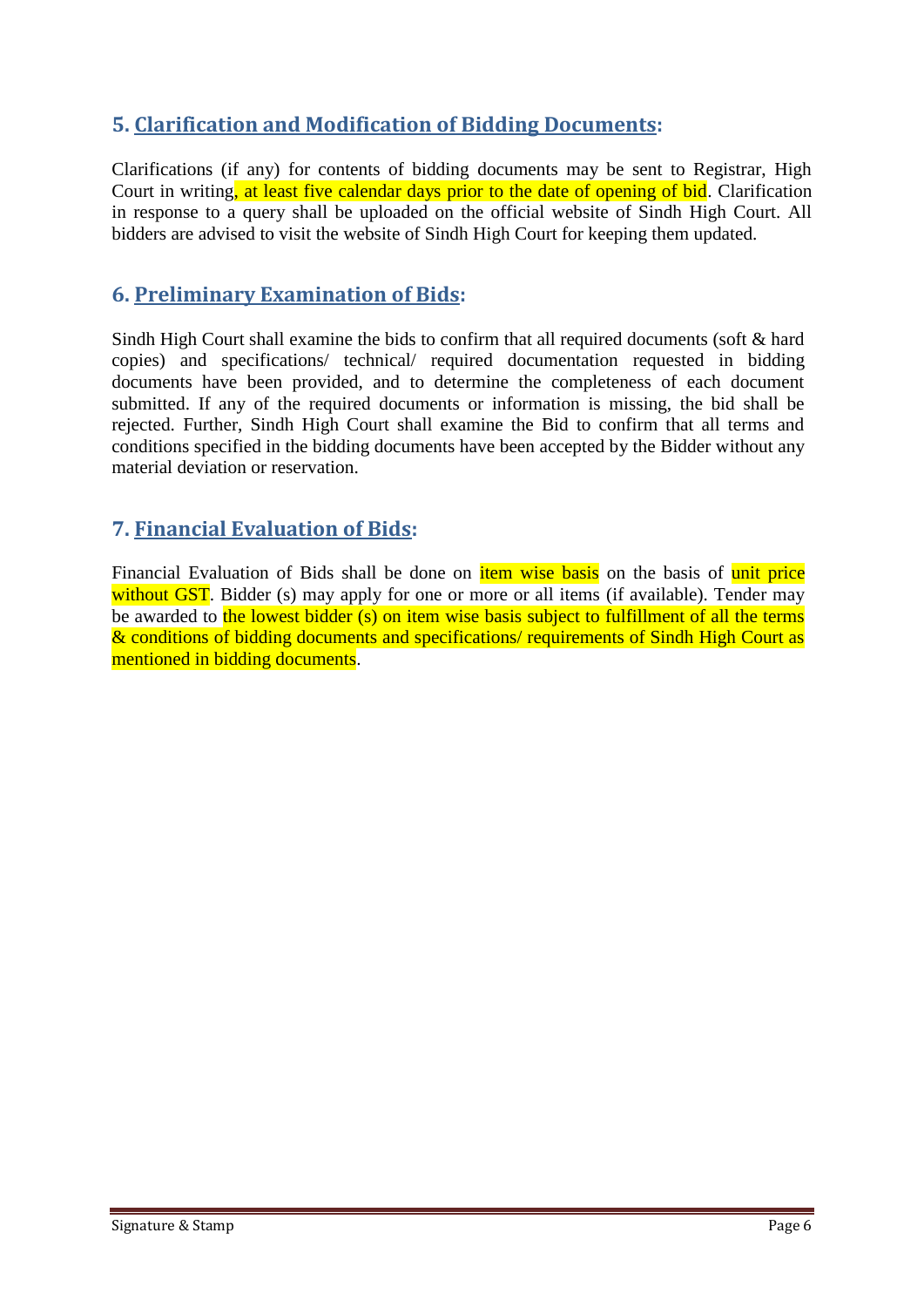## <span id="page-6-0"></span>**8. Qualification/ Eligibility Criteria:**

Please put/ past flags on all required documents as mentioned below. Documents without flagging shall not be considered.

| S.No.          | <b>Eligibility Criteria</b>                                     | <b>Nature</b> | <b>Flag</b> |
|----------------|-----------------------------------------------------------------|---------------|-------------|
| $\mathbf{1}$   | <b>Profile</b> of company                                       | Mandatory     | A           |
| $\overline{2}$ | filled,<br>Complete<br>signed $\&$<br>Tender<br>stamped         | Mandatory     | $\bf{B}$    |
|                | <b>Document</b>                                                 |               |             |
| 3              | <b>Relevant Tax Registration Certificates</b>                   | Mandatory     | $\mathbf C$ |
|                | (both soft & hard copies are mandatory)                         |               |             |
| $\overline{4}$ | Copies of at least SIX (06) purchase orders of similar          | Mandatory     | D           |
|                | nature during the last three years. TWO (02) for each           |               |             |
|                | year is mandatory. Please do not attach irrelevant              |               |             |
|                | Purchase Orders.                                                |               |             |
|                | (both soft & hard copies are mandatory)                         |               |             |
| 5              | <b>Undertaking</b> on judicial stamp paper that firm has        | Mandatory     | E           |
|                | never been blacklisted by any government semi                   |               |             |
|                | and<br>government,<br>autonomous<br>stated<br>owned             |               |             |
|                | organization.                                                   |               |             |
|                | (both soft & hard copies are mandatory)                         |               |             |
| 6              | Financial<br>turnover<br>of<br>Average<br>least<br>at           | Mandatory     | F           |
|                | <b>Rs.</b> 5 lakh per annum during the last three years.        |               |             |
|                | (authenticated financial statements are required)               |               |             |
| $\overline{7}$ | <b>Bank Maintenance Certificate</b>                             | Mandatory     | G           |
|                | (both soft & hard copies are mandatory)                         |               |             |
| 8              | Good Financial Position of firm                                 | Mandatory     | H           |
|                | (Minimum Rs. 300,000/- current balance is required)             |               |             |
|                | Last Six Months Bank Statement up to 29 <sup>th</sup> February, |               |             |
|                | 2020 is required                                                |               |             |
| 9              | Experience of at least THREE (03) Years                         | Mandatory     | I           |

It is undertaken that I have provided soft and hard copies of the above mentioned documents. It is understood that Sindh High Court reserves the right to reject my bid/ disqualify me in case of non-availability of the above mentioned documents and decision of Sindh High Court shall be final.

| Name:               |  |
|---------------------|--|
| <b>Designation:</b> |  |
|                     |  |
| Signature & stamp   |  |
|                     |  |
| <b>Cell No</b>      |  |
|                     |  |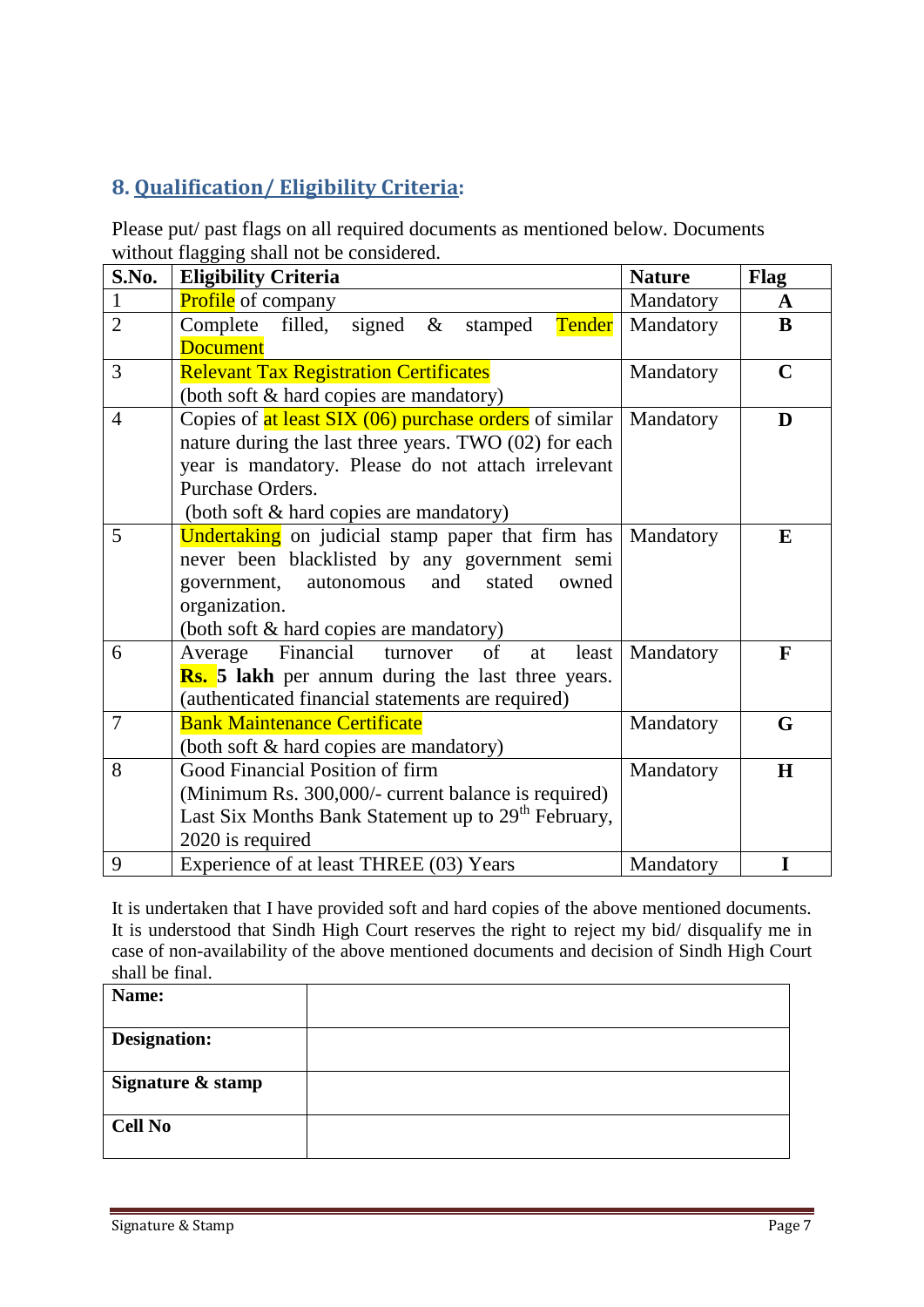| S. No. | <b>Description</b>                                                                                                                                                               | <b>Unit of</b><br><b>Measurement</b> | <b>Required</b><br>Quantity |
|--------|----------------------------------------------------------------------------------------------------------------------------------------------------------------------------------|--------------------------------------|-----------------------------|
| 1.     | <b>Mansion Polish (white)</b><br>Reckit Benckiser (For Mosaic Tile, Floor,<br>Wooden Floors & Furniture)<br>As per sample available at Store of High<br>Court near parking area. | $3\frac{1}{2}$ Kg                    | 40                          |
| 2.     | <b>Hard Broom</b><br>(Approx. $1\frac{1}{4}$ m)<br>As per sample available at Store of High<br>Court near parking area.                                                          | Dozen                                | 60                          |
| 3.     | <b>Soft Broom</b><br>(Approx. 1 m)<br>As per sample available at Store of High<br>Court near parking area.                                                                       | Dozen                                | 50                          |
| 4.     | <b>Hard Duster</b><br>(Approx. $1x1 \text{ m}^2$ )<br>As per sample available at Store of High<br>Court near parking area.                                                       | Dozen                                | 50                          |
| 5.     | <b>Soft Duster</b><br>(Approx. $1x1 \text{ m}^2$ )<br>As per sample available at Store of High<br>Court near parking area.                                                       | Dozen                                | 40                          |
| 6.     | <b>Viper</b><br>(Large-Size)<br>As per sample available at Store of High<br>Court near parking area.                                                                             | Dozen                                | 30                          |
| 7.     | <b>Cotton</b><br>(Good Quality)<br>As per sample available at Store of High<br>Court near parking area.                                                                          | Dozen                                | 24                          |
| 8.     | <b>Hockey Brush for W.C</b><br>(Approx. $\frac{1}{2}$ m)<br>As per sample available at Store of High<br>Court near parking area.                                                 | Dozen                                | 40                          |

# <span id="page-7-0"></span>**9. Specification/requirement/ and Bill of Quantity of General & Cleansing Items:**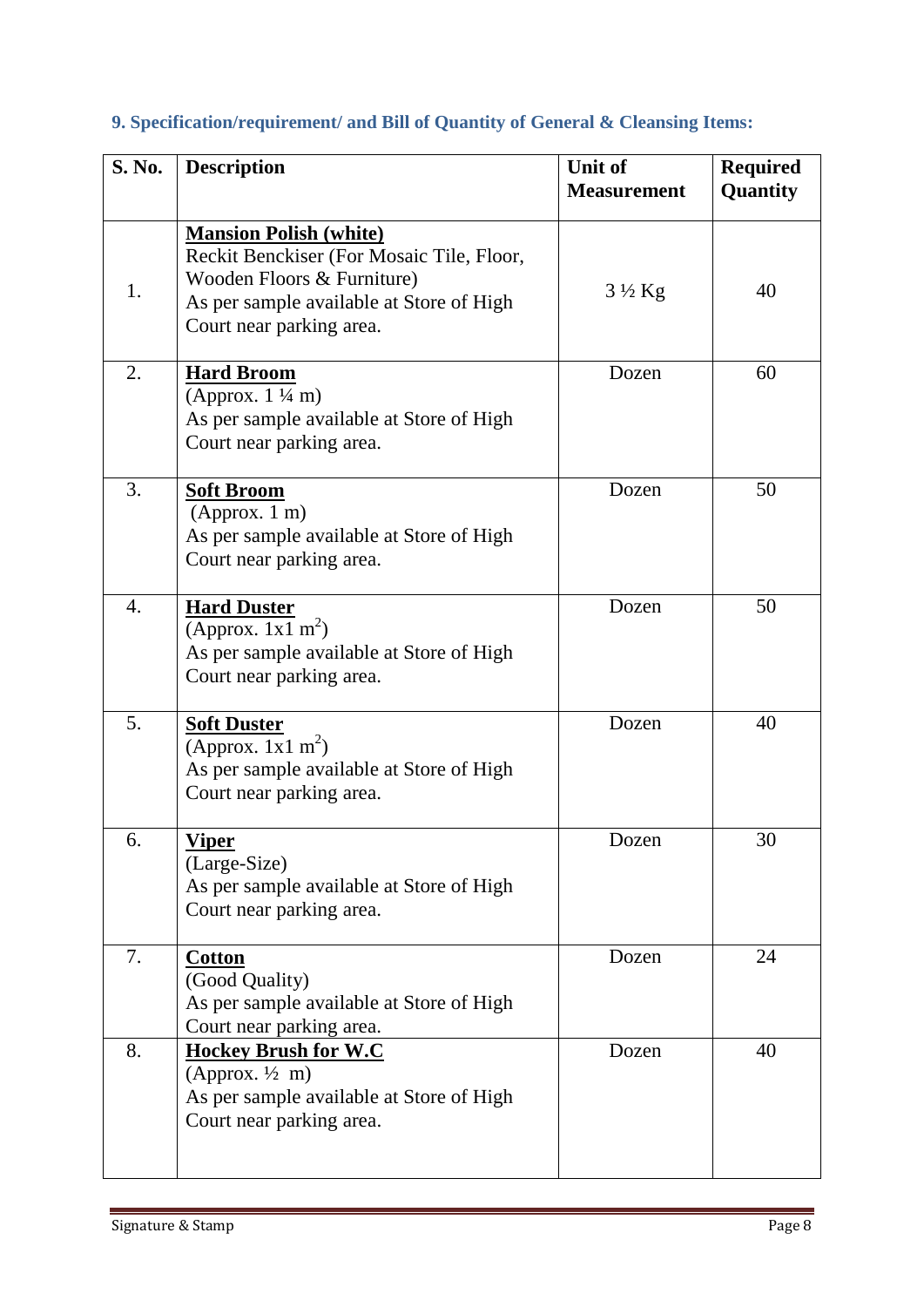| 9.  | <b>Hand Brush</b><br>As per sample available at Store of High<br>Court near parking area.                                            | Dozen                  | 40  |
|-----|--------------------------------------------------------------------------------------------------------------------------------------|------------------------|-----|
| 10. | <b>Wooden Mop</b><br>As per sample available at Store of High<br>Court near parking area.                                            | Dozen                  | 40  |
| 11. | <b>Refill of Map of Wooden Mop</b><br>As per sample available at Store of High<br>Court near parking area.                           | Dozen                  | 40  |
| 12. | <b>Hard Plastic Mop</b><br>As per sample available at Store of High<br>Court near parking area.                                      | Dozen                  | 40  |
| 13. | <b>Refill of Map of Hard Plastic Map</b><br>As per sample available at Store of High<br>Court near parking area.                     | Dozen                  | 40  |
| 14. | <b>Garbage Bag Large-Size</b><br>(Approx. $1\frac{1}{2}$ m)<br>As per sample available at Store of High<br>Court near parking area.  | Kg                     | 12  |
| 15. | <b>Chona</b> (Lime Stone)<br>As per sample available at Store of High<br>Court near parking area.                                    | Kg                     | 600 |
| 16. | <b>Surf (Surf Excel) 80gm</b><br>or equivalent standard<br>As per sample available at Store of High<br>Court near parking area.      | Dozen                  | 50  |
| 17. | <b>Phenyl Ball Colorful (Finis / Other</b><br><b>Brand</b> )<br>As per sample available at Store of High<br>Court near parking area. | Kg                     | 60  |
| 18. | Romi (Air Freshner-Raat ki Raani)<br>or equivalent standard<br>As per sample available at Store of High<br>Court near parking area.  | Packet<br>$(12$ Piece) | 90  |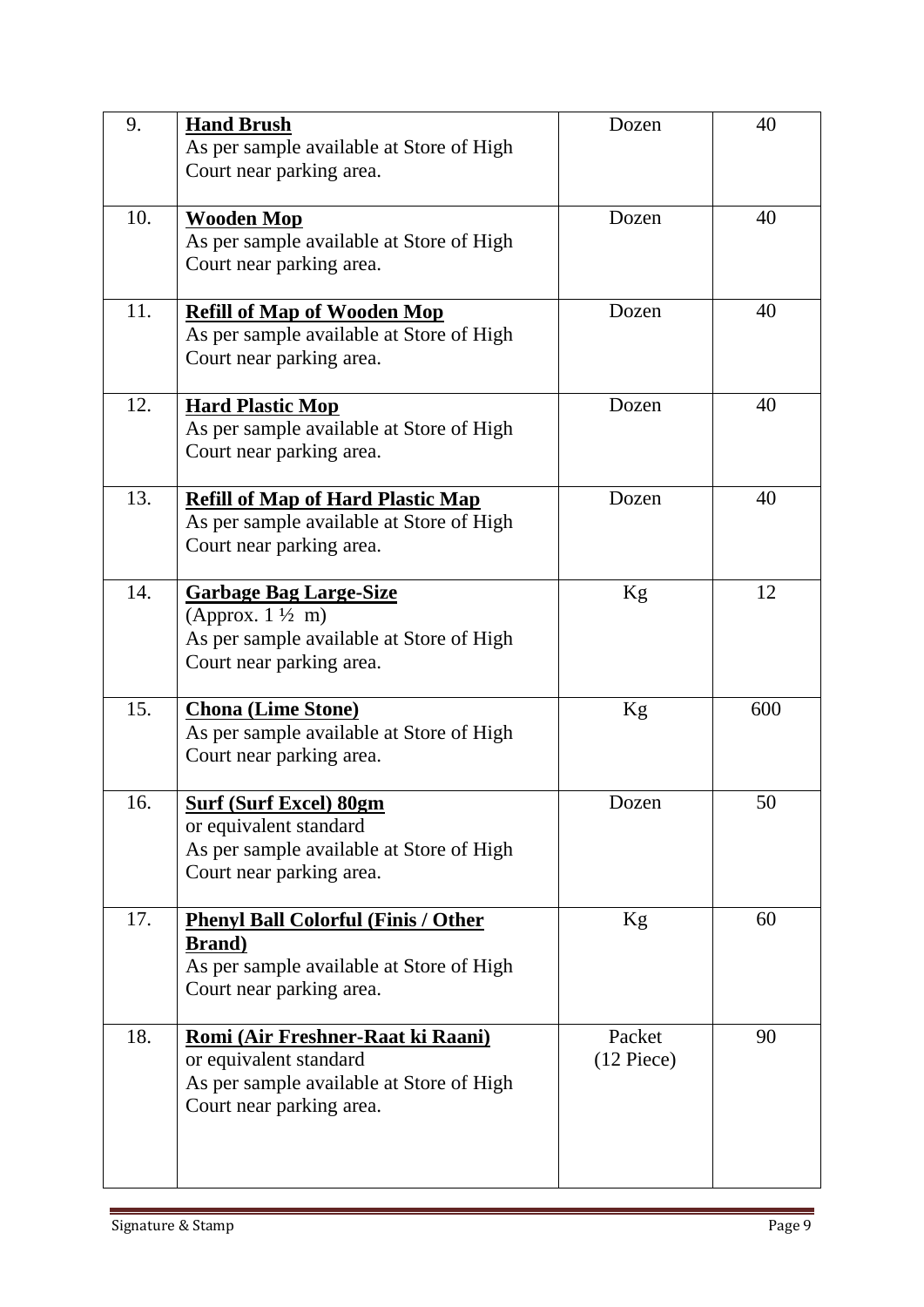| 19. | <b>Metal Braso Polish (200ml)</b><br>or equivalent standard<br>As per sample available at Store of High<br>Court near parking area.                                                                         | Packet<br>$(24$ Piece) | 15  |
|-----|-------------------------------------------------------------------------------------------------------------------------------------------------------------------------------------------------------------|------------------------|-----|
| 20. | Vim Powder (Unilever) 840gm<br>or equivalent standard.<br>As per sample available at Store of High<br>Court near parking area.                                                                              | Piece                  | 720 |
| 21. | <b>Large Dustbin (Good Quality)</b><br>As per sample available at Store of High<br>Court near parking area.                                                                                                 | Piece                  | 75  |
| 22. | <b>Rat Killer (Mortien)</b><br>As per sample available at Store of High<br>Court near parking area.                                                                                                         | Dozen                  | 40  |
| 23. | <b>Mixing Oil</b><br>As per sample available at Store of High<br>Court near parking area.                                                                                                                   | Liters                 | 120 |
| 24. | <b>Hand Wash Dispenser (Steel-Made)</b><br>As per sample available at Store of High<br>Court near parking area.                                                                                             | Piece                  | 30  |
| 25. | <u> Toilet Mugs – LOOTA's (Good Quality)</u><br>As per sample available at Store of High<br>Court near parking area.                                                                                        | Dozen                  | 12  |
| 26. | <b>Phenyl branded</b><br>Carolyn FX-25 Concentrated Phenyl<br>or<br>equivalent standard.<br><b>Highly Concentrated.</b><br>➤<br>$\triangleright$ Long Lasting Fragrance.<br>$\triangleright$ Volume: 900 ml | <b>Bottle</b>          | 200 |
| 27. | Harpic<br>Power Plus<br>Original<br>Toilet<br>$\triangleright$ Harpic<br>Cleaner or equivalent standard.<br>1000 ml bottle.<br>➤                                                                            | <b>Bottle</b>          | 200 |
| 28. | <b>Hand wash (branded)</b><br>$\triangleright$ Dettol Original Anti Bacteria or equivalent<br>standard.<br>PH balanced hand wash.<br>➤<br>$\triangleright$ Volume: 250 ml.                                  | <b>Bottle</b>          | 300 |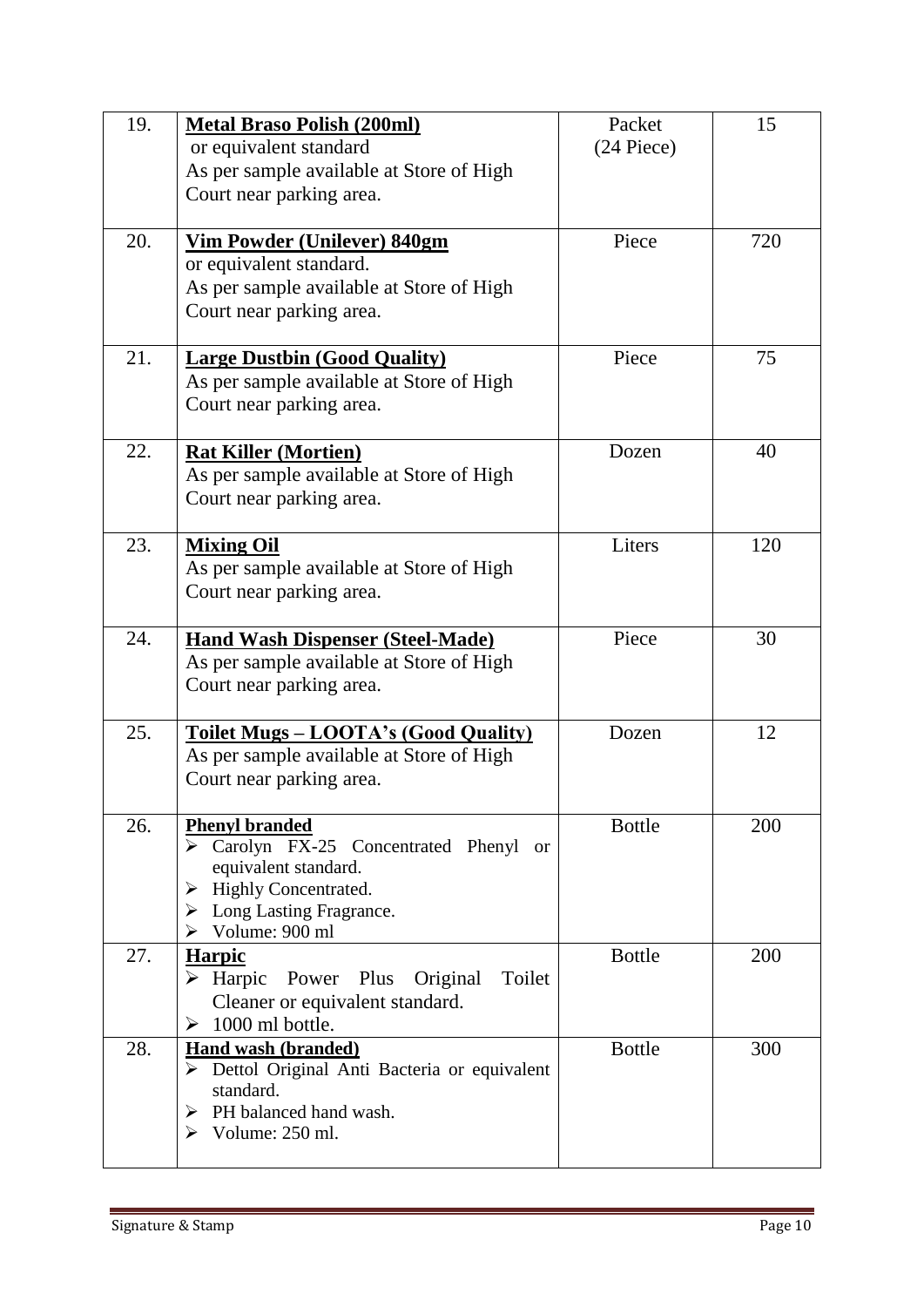| 29. | Lux Soap<br>Lux or equivalent standard.<br>Soft Touch & Soft Fragrant Skin.<br>Gram: 110 gram      | Piece | 500 |
|-----|----------------------------------------------------------------------------------------------------|-------|-----|
| 30. | <b>Nylon Soap</b><br>$\triangleright$ Nylon Soap or equivalent standard.<br>$\geq 101$ Local Made. | Piece | 200 |

- $\triangleright$  Product must be as per sample available at the Store of Sindh High Court.
- $\triangleright$  Expiry date of items should be more than one year from the date of delivery else item will be rejected.
- $\triangleright$  Bidders are required to visit the store of Sindh High Court for inspection of samples.
- $\triangleright$  Estimated required quantity as mentioned above may be increased or decreased as per rules, keeping in view the available budget.
- Rate agreement will be valid till  $10^{th}$  June, 2020.
- $\triangleright$  Successful bidders will be required to deliver goods as per quantity mentioned in purchase order which will be issued from time to time.
- $\triangleright$  Successful bidders will be required to deliver goods within seven (07) calendar days of issuance of purchase order.

## <span id="page-10-0"></span>**11. Sample of Financial Proposal**

Bidders are advised to submit financial proposal on item wise basis, as per following format on the official letter head of bidder which must be properly signed  $\&$  stamped. Separate Financial Proposal may be submitted for individual quoted items.

| <b>Name of Item</b> | <b>Unit Price without GST Rs</b> |
|---------------------|----------------------------------|
|                     |                                  |

- 1. Rates must be quoted in Pakistani Currency.
- 2. Rates must be quoted without GST. GST shall be applicable as per rules.
- 3. All government taxes shall be applicable as per rules.
- 4. All government taxes will be deducted by the office of A.G Sindh and its decision shall be final in respect of taxation and billing.
- 5. Rate shall remain valid for one financial year i.e. till  $10^{th}$  June, 2020.
- 6. Bidders must have active Vendor ID of A.G Sindh.
- 7. Successful Bidder (s) will be required to submit complete bill along with copies of required documents to Budget Branch of Sindh High Court for forwarding the same to Accountant General Sindh, Karachi.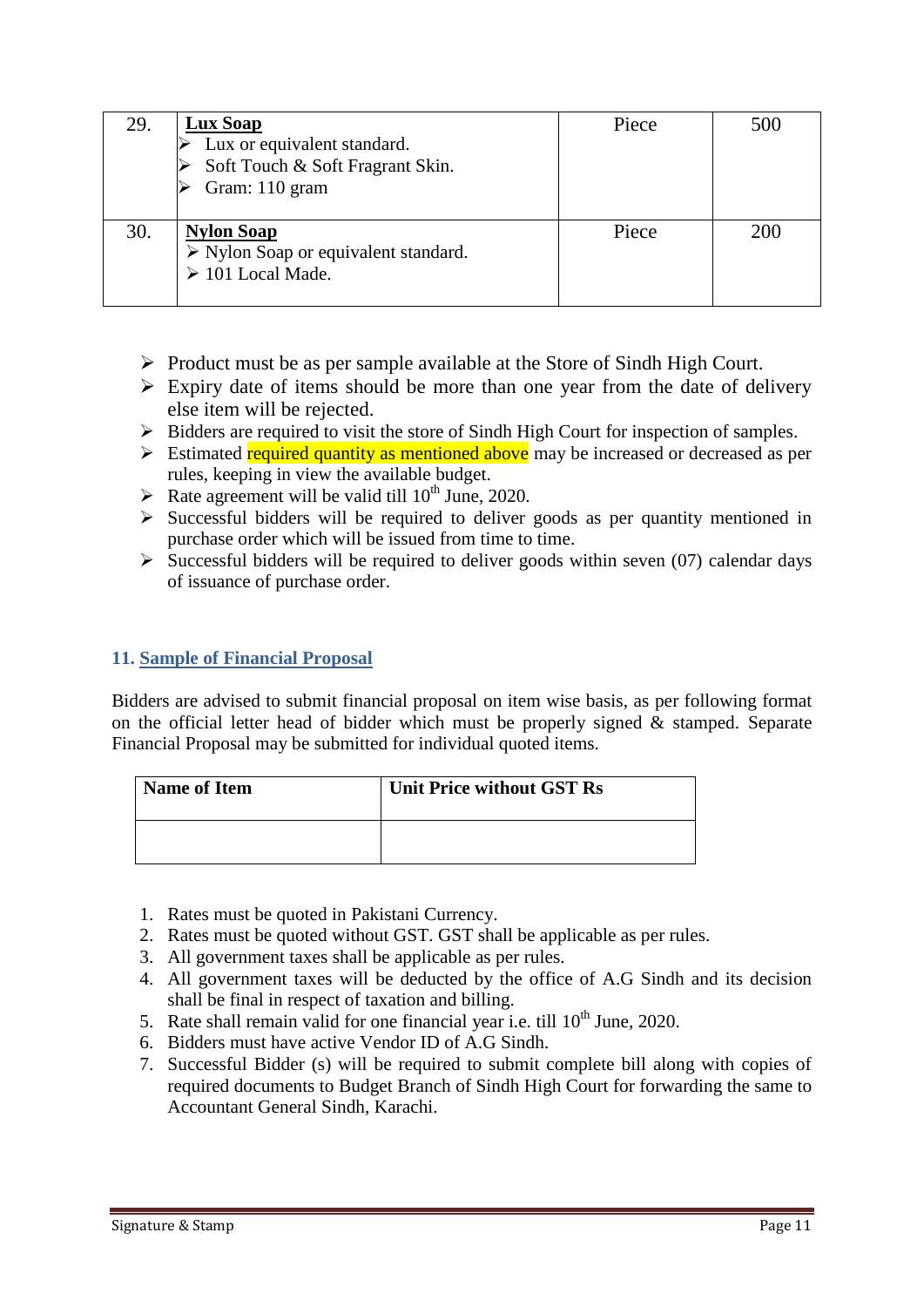## <span id="page-11-0"></span>**12. Calculation of Bid Security**

| S.No | <b>Name of Items</b>                | Unit<br>Measurement   without<br>$per$ ream/ $\mid$ Rs.<br>per packet/<br>per box/ per<br>dozen/<br>per | of Unit<br><b>Price</b><br><b>GST</b><br>(in figures) | <b>Required</b><br>Quantity | <b>Amount</b><br>Rs.<br>without<br><b>GST</b> |
|------|-------------------------------------|---------------------------------------------------------------------------------------------------------|-------------------------------------------------------|-----------------------------|-----------------------------------------------|
|      |                                     | item/etc)                                                                                               |                                                       |                             |                                               |
|      |                                     |                                                                                                         |                                                       |                             |                                               |
|      |                                     |                                                                                                         |                                                       |                             |                                               |
|      |                                     |                                                                                                         |                                                       |                             |                                               |
|      |                                     |                                                                                                         |                                                       |                             |                                               |
|      | <b>Total Amount</b>                 |                                                                                                         |                                                       |                             |                                               |
|      | 1% of Total quoted<br><b>Amount</b> |                                                                                                         |                                                       |                             |                                               |
|      | <b>Pay Order Number</b>             |                                                                                                         |                                                       |                             |                                               |
|      | <b>Pay Order Issuance Date</b>      |                                                                                                         |                                                       |                             |                                               |
|      | <b>Name of Banker</b>               |                                                                                                         |                                                       |                             |                                               |
|      | <b>Amount of Pay Order</b>          |                                                                                                         |                                                       |                             |                                               |
|      | <b>Period of Validity</b>           |                                                                                                         |                                                       |                             |                                               |

## <span id="page-11-1"></span>**13. Delivery Mechanism**

- 1. This rate contract shall be valid for one financial year (till  $10<sup>th</sup>$  June, 2020)
- 2. Purchase Order will be issued from time to time keeping in view the requirement of Sindh High Court.
- 3. Successful bidder shall deliver the goods within seven (07) calendar days of issuance of Purchase Order.
- 4. Delivery shall be made at the Store of Sindh High Court. Store Supervisor will receive the goods and make signature on the delivery challan.

## <span id="page-11-2"></span>**14. Payment Mechanism**

- 1) Payment shall not be made in advance before making deliveries.
- 2) The successful bidder after completing delivery will submit complete bills along with delivery challan and copies of required documents to Budget Branch of this Court for forwarding the same to Office of A.G Sindh.
- 3) Bidder shall be responsible to make it sure that all the required documents are submitted along with bill. It is better to submit bill in coordination with the Accounts Officer of this Court.
- 4) Budget Branch shall forward the bill to the Office of A.G Sindh for payment. All taxes shall be deducted by the Office of A.G Sindh, as per rules.
- 5) The concerned official of Budget Branch will collect the cheque from the office of A.G Sindh.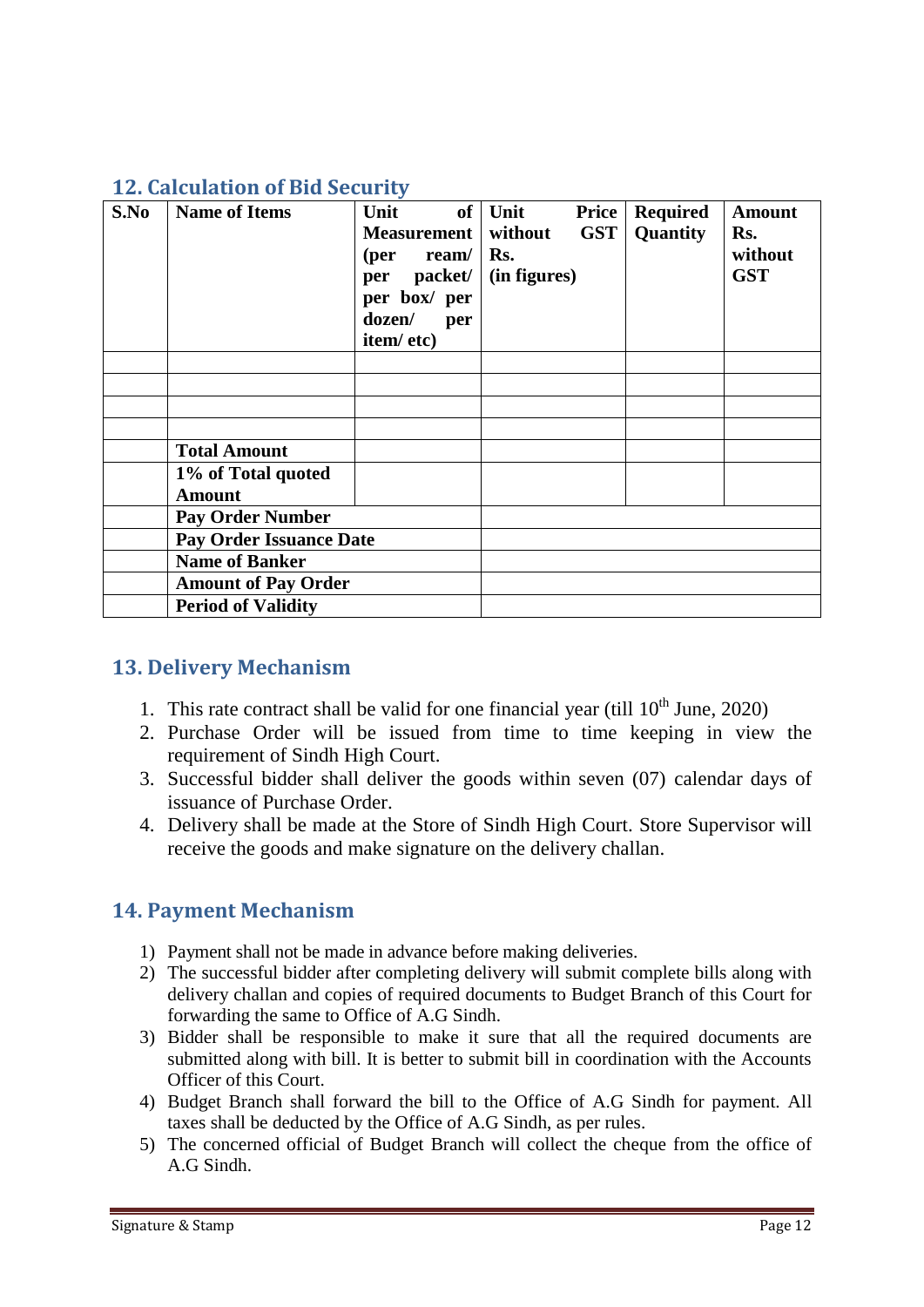- 6) Bidder will collect the cheque from the office of Budget Branch after submitting authority letter.
- 7) Sindh High Court believes in honesty, integrity and transparency in procurement. Bidders are advised to report the corruption matters directly to Registrar, High Court of Sindh, Karachi, if they are asked to give gifts/ bribe/ cash/ etc for receiving cheques.

## <span id="page-12-0"></span>**15. Terms & Conditions:**

- 1. **Bidding Method**: Single Stage-One Envelope method will be adopted for bidding process as per SPPRA Rules.
- 2. **Duration of Rate Contract**: Rate Agreement shall remain valid till  $10^{th}$  June, 2020.
- 3. **Timing of Delivery**: Bidder shall be made delivery within seven (07) calendar days of receipt of Purchase Order. Purchase Order shall be issued keeping in view the requirement and release of funds. The delivery should be made by the supplier at the store of High Court of Sindh, Principal Seat, Karachi.
- 4. **Qualification/ Eligibility:** Bidders are bound to submit soft and hard copies of all documents as mentioned in Eligibility Criteria Section, in order to establish their eligibility to participate in bid. In case of non-availability of either, soft or hard copy, bidder may be disqualified.
- 5. **Bid Security:** All bids must be accompanied by an earnest money/ security of **1% of total bid amount**.
- 6. **Release of Bid Security**: The bid security of unsuccessful bidder will be released by SHC after award of work or after expiry of bid validity period as per rules.
- 7. **Late Bids**: Sindh High Court shall not consider any bid that arrives after the deadline for submission of bids, as reflected in NIT. Any bid received after the deadline for submission of bids shall be declared late, rejected, and returned unopened to the Bidder.
- 8. **Responsive Bids**: A substantially responsive Bid is one that conforms to all the terms, conditions, and specifications of the Bidding Documents without material deviation, reservation, or omission. Non-responsive Bids shall not be considered. Bidders are advised in their own interest to prepare their bids as per format, requirements, terms & conditions, mentioned in bid documents. Bidders are also advised to submit soft and hard copies of all required documents along with their bids.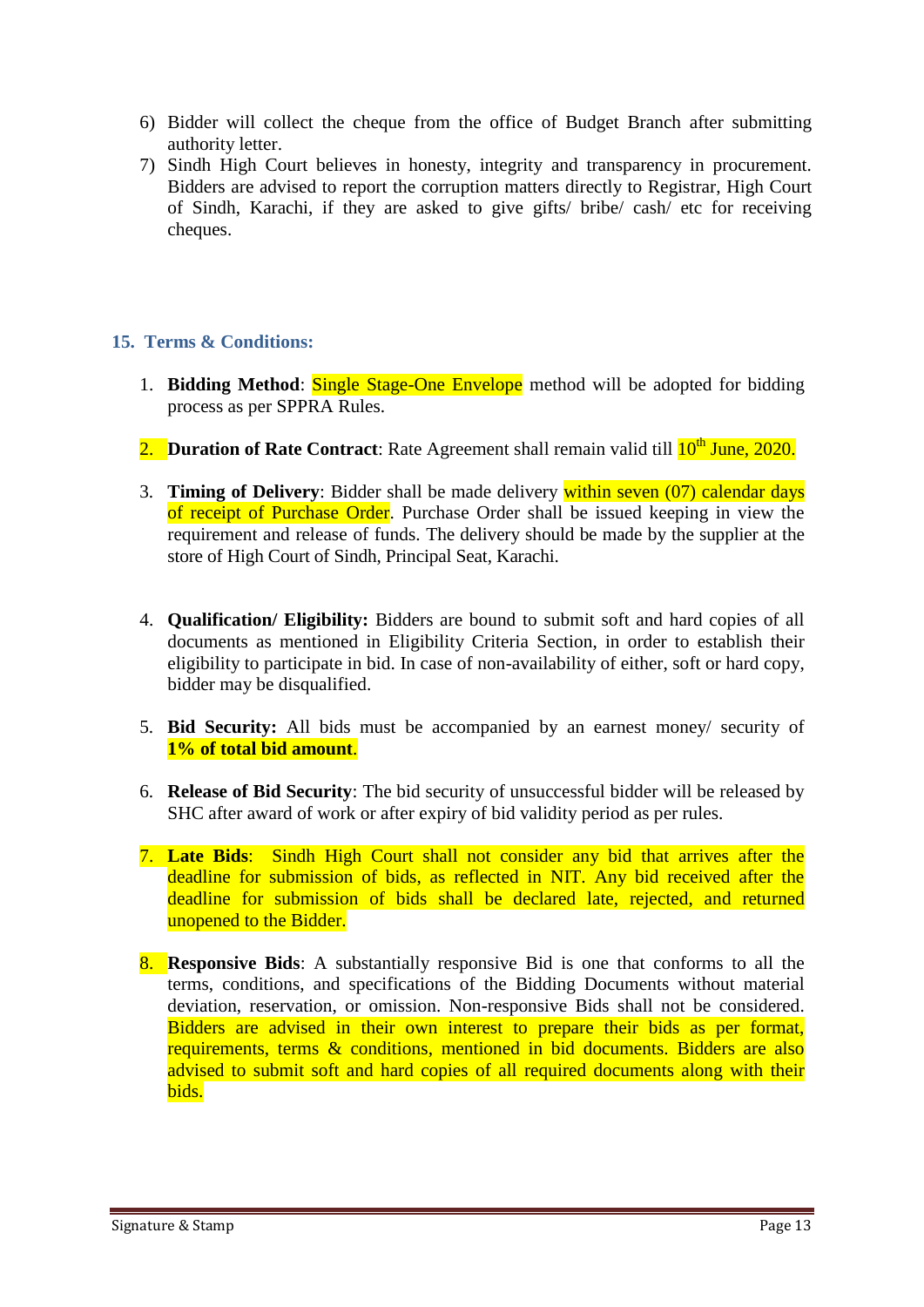- 9. **Award of Contract**: Sindh High Court may award the Contract to the Bidder whose offer has been determined to be the lowest bid and is substantially responsive to the Bidding Documents, provided further that the Bidder is determined to be qualified to perform the Contract satisfactorily.
- 10. **Notification/ Purchase Order for Award of Contract**: Prior to the expiration of the period of bid validity, Sindh High Court will notify the successful Bidder, in writing, that its Bid has been accepted. Until a formal Contract is prepared and executed, the purchase order/ notification of award shall constitute a binding Contract.
- 11. **Performance Security**: The bid security of successful bidder will be released after submission of Performance Security equal to  $\frac{5\%}{5\%}$  of total cost of contract.
- 12. **Release of Performance Security**: Performance Security shall be released after successful completion of contract and issuance of satisfactory certificate from Assistant Registrar, Resident-II.
- 13. **Validity Period:** The procurement contract will be awarded within bid **validity period i.e. 90 days** as per SPRRA Rules.
- 14. **Receiving/Acceptance of Purchase Order:** The vendor will sign the copy of the Purchase Order as acknowledgement. Copy of Purchase Order along with relevant documents must be submitted along with bill.
- 15. **Delayed Delivery:** 1% penalty of the total amount will be imposed per day for which the company/firm/agency failed to deliver within the delivery/execution period or the request for extension in delivery time declined by SHC.
- 16. **Inspection:** Physical inspection will be carried out by the Store Supervisor of this Court. Ordered material is subject to final inspection at the time of delivery.
- 17. **Quantity Delivered:** Competent Authority reserves the right to increase/decrease the quantity as per requirement and availability of funds, as per rules.
- 18. **Payment Term:** Payment shall not be made in advance before making delivery. Payment shall be issued by the office of A.G Sindh and cheque will be handed over to bidder (s) or his authorized representative (s).
- 19. **Condition of Goods**: All items must meet in all respects with the specifications & conditions of the Order and must be in good condition & conform to the best industrial quality standards; otherwise they will be liable to be rejected as per rules.
- 20. **Rejection of Goods:** We reserve the right to cancel any or all the items if material is not in accordance with our specification or if the delivery is delayed.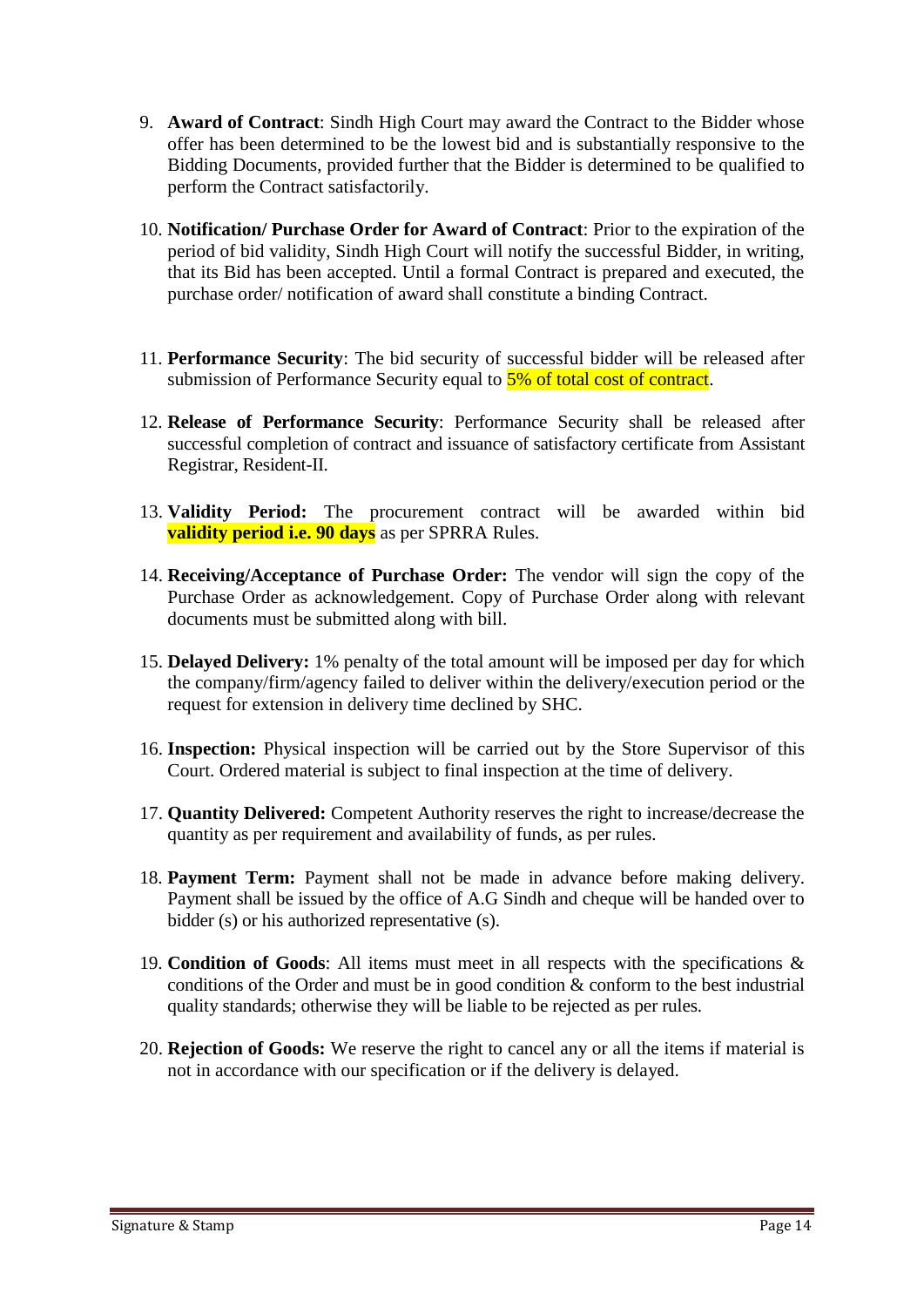- 21. **Disclosure of Confidential Script/Material:** All rights reserve with the SHC and no information either in written/electronic media/copying form should be disseminated without the permission of the authority.
- 22. **Resolution of Differences:** In case of any difference or dispute arises between the parties, the same shall be dealt with as per rules.
- 23. **Rules, Regulations & Policies:** All rules, regulations and policies will be governed in accordance to the SPPRA.
- 24. **Mistakes in Calculation:** The contractor/ supplier will be liable for any mistakes in calculation of price/ rate and amount and shall be liable to suffer the loss arises at any stage of contract, due to mistakes in calculation or tax rates.
- 25. **Government tax(es), levi(es) and charges(s)**: All Government taxes (including Income tax and stamp duty), levies and charges will be charged as per rules. Bidder should keep them updated regarding taxation issues in consultation with the relevant tax regulatory authorities.
- 26. **Stamp Duty**: Stamp duty will be levied as per rules.
- 27. **Alternative Bids**: Alternative bids shall not be considered.
- 28. **Cost of Bidding**: The Bidder shall bear all costs associated with the preparation and submission of its bid, and Sindh High Court shall not be responsible or liable for those costs, regardless of the conduct or outcome of the bidding process.
- 29. **Rights of Sindh High Court**: Sindh High Court reserves the right to accept or reject any bid, and to annul the bidding process and reject all bids at any time prior to contract award, without thereby incurring any liability to Bidders.
- 30. **Interest on Late Payments**: No interest shall be paid on late payment in case, cheque is received late from the Office of A.G Sindh. However, every effort shall be made for timely payments to successful bidders.
- 31. **Insurance:** The goods supplied under that contract should be fully insured. All cost of insurance shall be paid by the successful bidder. If the goods are not insured then risk if any shall be suffered by the successful bidder.
- 32. **Warrants:** Supplier must warrants that goods supplied would be new, unused and as per best industrial standards.
- 33. **Fraud & Corruption**: SHC shall reject a proposal for award if it determines that the bidder has engaged in corrupt, fraudulent, collusive, coercive or obstructive practices in competing for the tender in question.
- 34. **Termination of Contract**: SHC may terminate the contract, if the successful bidder fails to supply all or parts of goods within definite time or fails to perform any other obligations of contract or bidder has failed to submit performance security or bidder has involved in fraud/ corruption.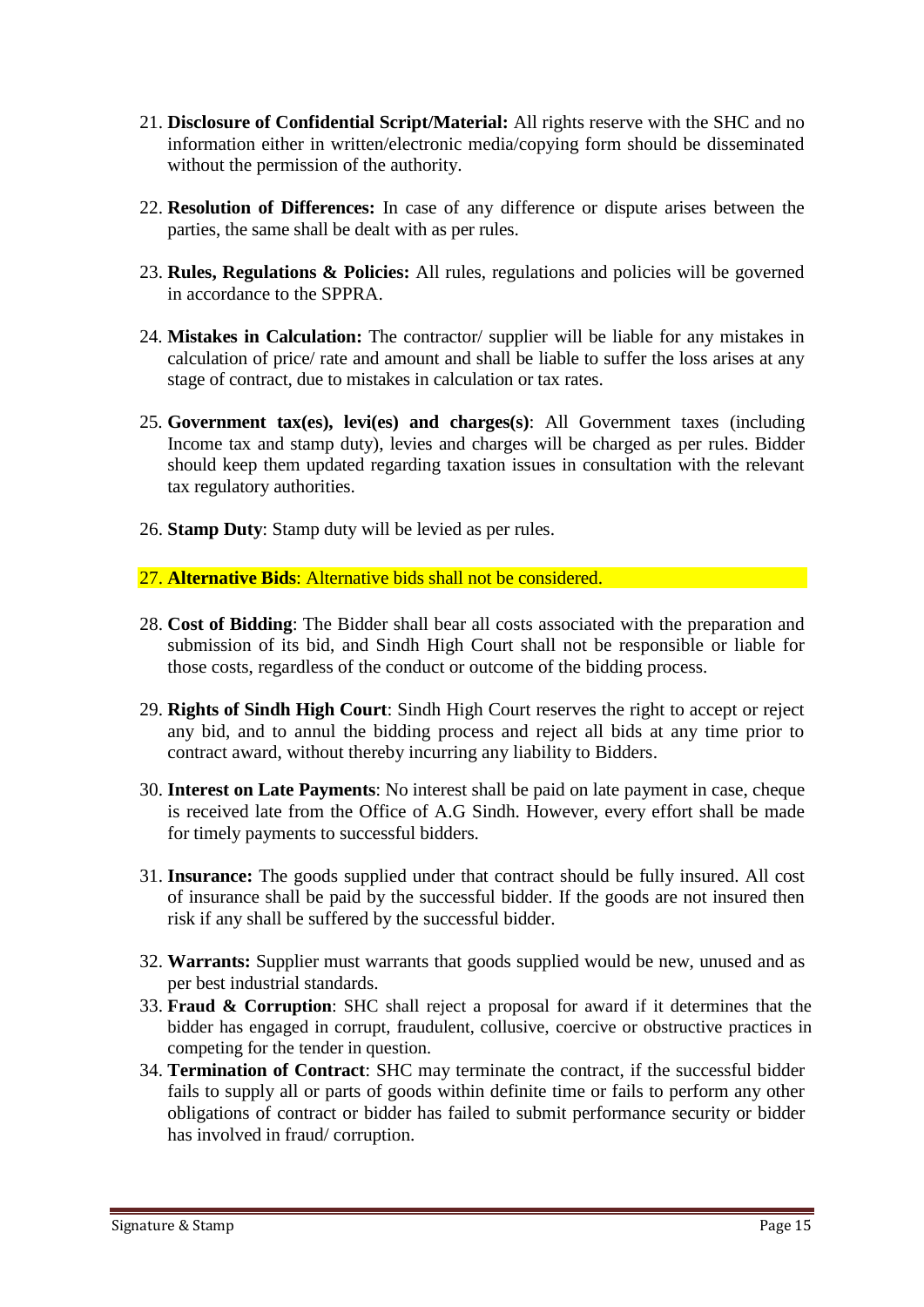35. **Other**: SSPRA Rules will be followed for all other terms and conditions not specified/ mentioned/ ambiguous in this tender document. Kindly read SPPRA Rules available on [www.spprasindh.gov.pk](http://www.spprasindh.gov.pk/) for further details.

It is hereby certified that the terms and conditions have been read, agreed upon and signed.

| Name:               |  |
|---------------------|--|
| <b>Designation:</b> |  |
| Signature & stamp   |  |
| <b>Cell No</b>      |  |

It is hereby certified that the terms and conditions have been read, agreed upon and signed.  $M/s$ Τ

| 171/ D.                              |  |
|--------------------------------------|--|
| Year of Establishment                |  |
| Name of contact Person               |  |
| Address                              |  |
| Sales Tax Registration No.           |  |
| National Tax No.                     |  |
| Mobile No.                           |  |
| Telephone No.                        |  |
| Fax No.                              |  |
| E-mail                               |  |
| Banker's Name and Contact<br>Details |  |

**Stamp & Signature**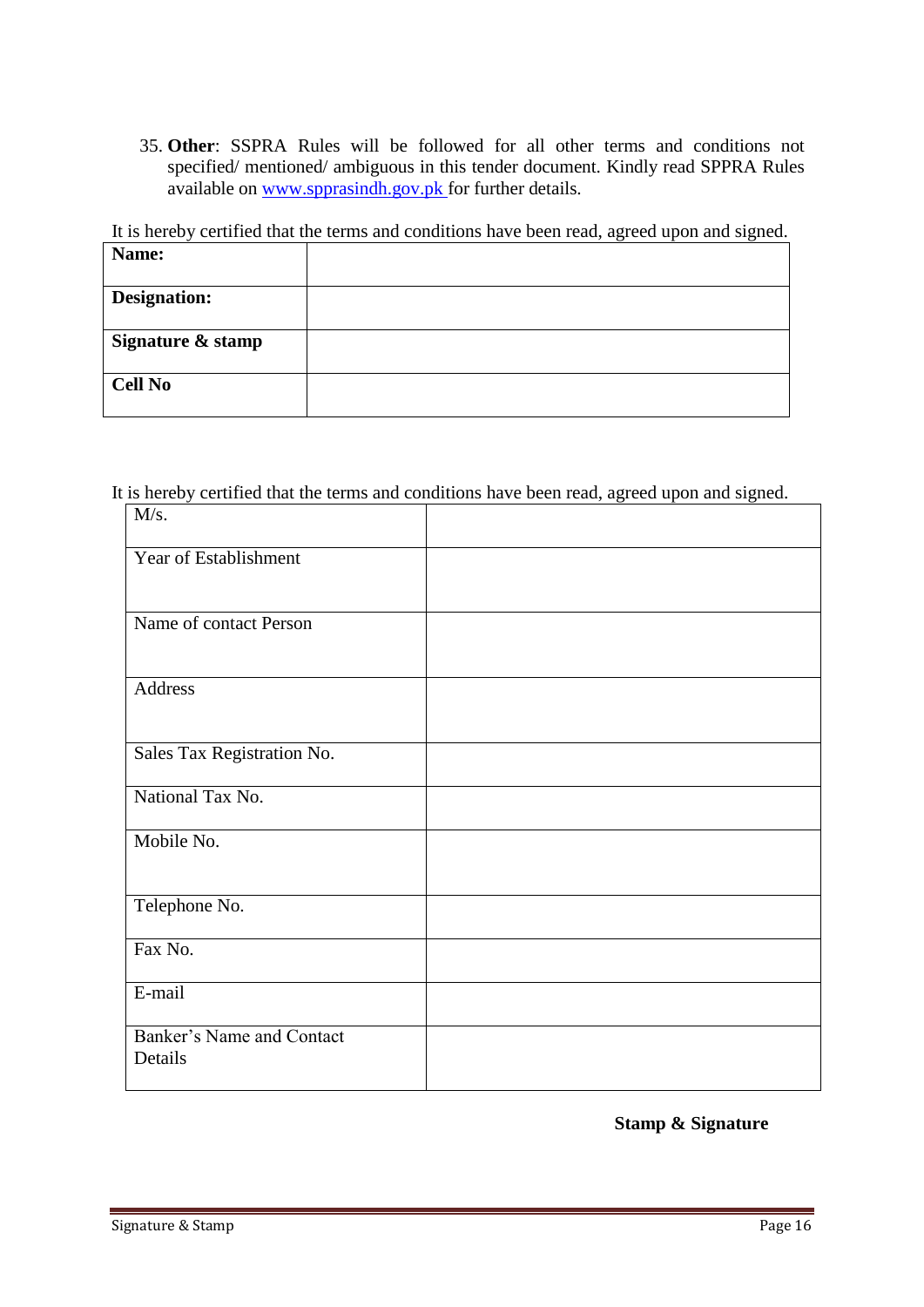#### <span id="page-16-0"></span>**15. Sample of Proposal Submission Form:**

To be printed on the letter head of firm.

Tender Reference No. 2008 and 2008 and 2008 and 2008 and 2008 and 2008 and 2008 and 2008 and 2008 and 2008 and 2008 and 2008 and 2008 and 2008 and 2008 and 2008 and 2008 and 2008 and 2008 and 2008 and 2008 and 2008 and 200

The Learned Registrar, Sindh High Court, Karachi.

Dear Sir,

We, the undersigned, offer to provide our services for **"\_\_\_\_\_\_\_\_\_\_\_\_\_\_\_"**, as a Bid, sealed in an envelope.

We understand that Sindh High Court is not bound to accept any Proposal you receive and reserves the right to accept or reject any offer and to annul the bidding process and reject all proposals without assigning any reason or having to owe any explanation whatsoever.

The decision of Purchase Committee shall be final and cannot be challenged on any ground at any forum and the Purchase Committee will not be liable for any loss or damage to any party acting in reliance thereon.

Sincerely,

Name Designation, Name of Company Dated: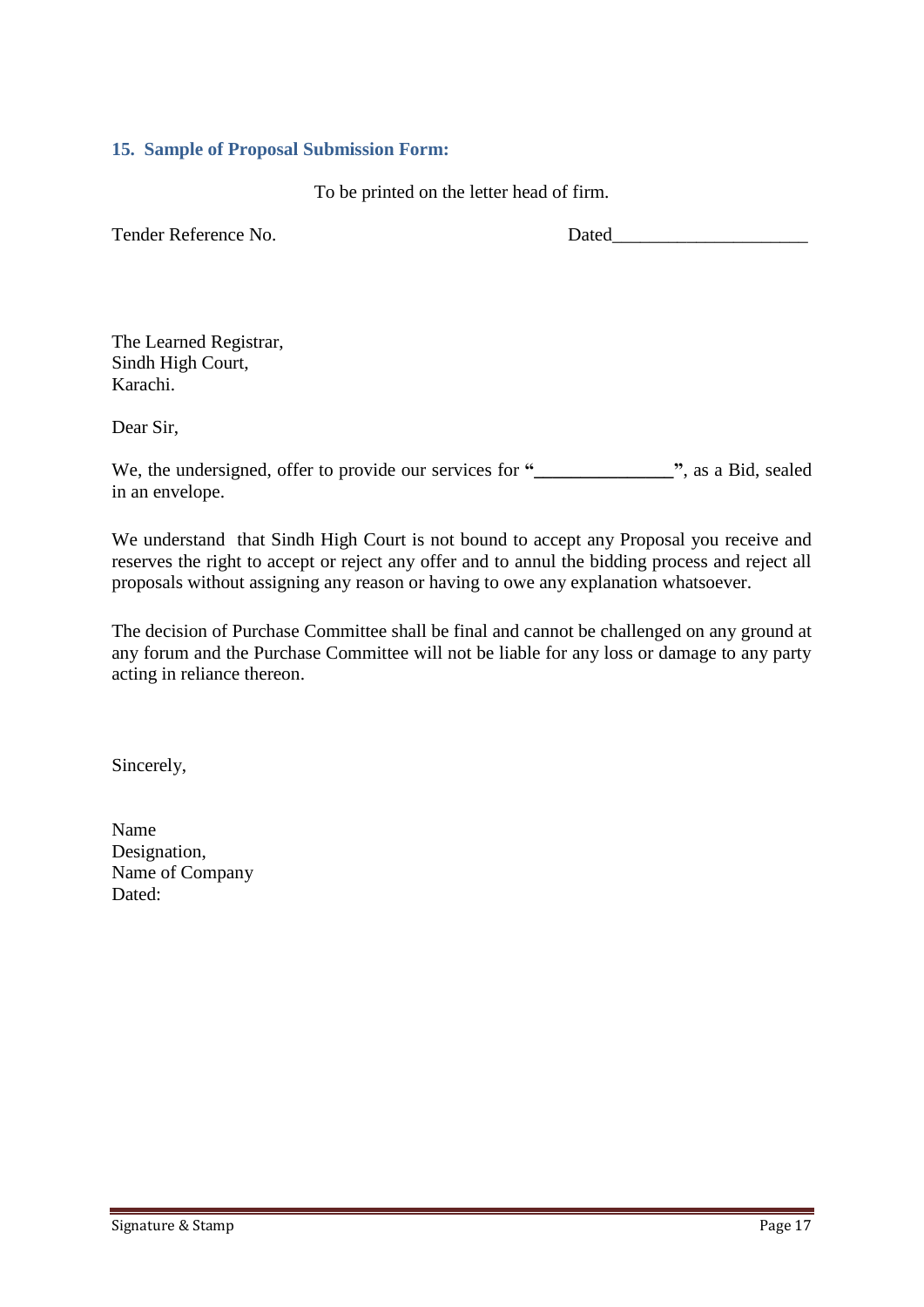#### <span id="page-17-0"></span>**16. Sample Inspection Form:**

 $\mathcal{L}$  and  $\mathcal{L}$  and  $\mathcal{L}$ 

Our representative \_\_\_\_\_\_\_\_\_\_\_\_\_\_\_\_ son of \_\_\_\_\_\_\_\_\_\_\_\_\_\_\_\_ holding CNIC No. has inspected all the quoted items at the Store of Sindh High Court on

All the rates have been quoted after inspecting samples and market research and we take full responsibility that in case of award of contract, all the articles will be provided as per specifications/ samples of High Court of Sindh. We understand that rate shall remain valid till  $10^{th}$  June, 2020.

We understand that Sindh High Court reserves the right to reject the articles if the same are not as per samples of Sindh High Court.

| Name:             |  |
|-------------------|--|
|                   |  |
| Designation:      |  |
| Signature & stamp |  |
| <b>Cell No</b>    |  |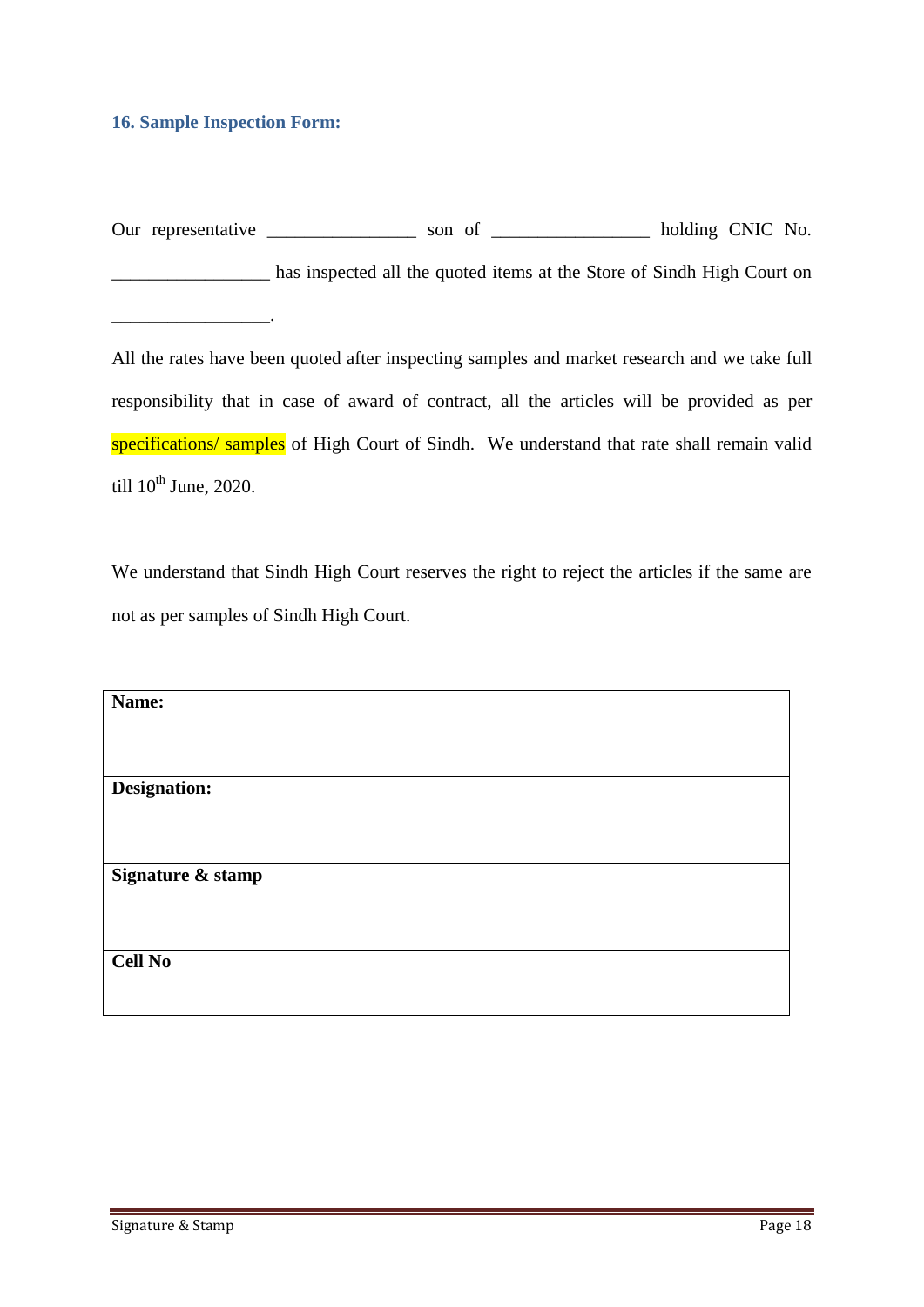# <span id="page-18-0"></span>**17. Sample of Purchase Order**

| No.                                                                                                                                        | <b>THE HIGH COURT OF SINDH, KARACHI</b><br>Dated: DD/MM/YY                                                                                                                                                                                                                                                                                                                                                                                                                                                                                                                                                                                                             |
|--------------------------------------------------------------------------------------------------------------------------------------------|------------------------------------------------------------------------------------------------------------------------------------------------------------------------------------------------------------------------------------------------------------------------------------------------------------------------------------------------------------------------------------------------------------------------------------------------------------------------------------------------------------------------------------------------------------------------------------------------------------------------------------------------------------------------|
| All<br>Communications<br>should be<br>addressed<br>to the<br><b>REGISTRAR</b><br><b>HIGH COURT</b><br>OF<br><b>SINDH</b><br><b>KARACHI</b> | To,<br>M/s.<br>$\overline{\phantom{a}}$ Road,<br>Karachi.                                                                                                                                                                                                                                                                                                                                                                                                                                                                                                                                                                                                              |
| Subject:                                                                                                                                   | <b>Award of Tender for procurement of</b>                                                                                                                                                                                                                                                                                                                                                                                                                                                                                                                                                                                                                              |
|                                                                                                                                            | I am directed to inform you that the Hon'ble Competent<br>Authority has been pleased to pass order to award the Tender Reference No.<br>dated ___________ to M/s. _______________ @ Rs. ____________/- per unit<br>as per terms and conditions mentioned in tender document. All government taxes<br>shall be applicable as per rules and decision of A.G Sindh shall be final.                                                                                                                                                                                                                                                                                        |
|                                                                                                                                            | are directed to provide<br>You<br>$\overline{\phantom{a}}$ as<br>per<br>specifications/ make & model mentioned in approved Bid Evaluation Report and<br>Technical & Financial Proposal of your company (copies enclosed) with further<br>direction to submit Bills along with copies of following documents at the earliest.<br>1. Complete Bill.<br>2. Complete Delivery Challan.<br>3. Copies of all relevant tax registration certificates.<br>4. Copy of Bank Maintenance Certificate.<br>5. Copies of relevant SROs (if any).<br>6. Copies of tax exemption certificates if any.<br>7. Copies of all other relevant documents as per requirement of A.G<br>Sindh. |
|                                                                                                                                            | <b>Deputy Registrar (Accounts)</b><br><b>FOR: REGISTRAR</b>                                                                                                                                                                                                                                                                                                                                                                                                                                                                                                                                                                                                            |

I have carefully read & understood the contents of "Sample Purchase Order" and I do not have any objection on its contents.

| Name:               |  |
|---------------------|--|
| <b>Designation:</b> |  |
| Signature & stamp   |  |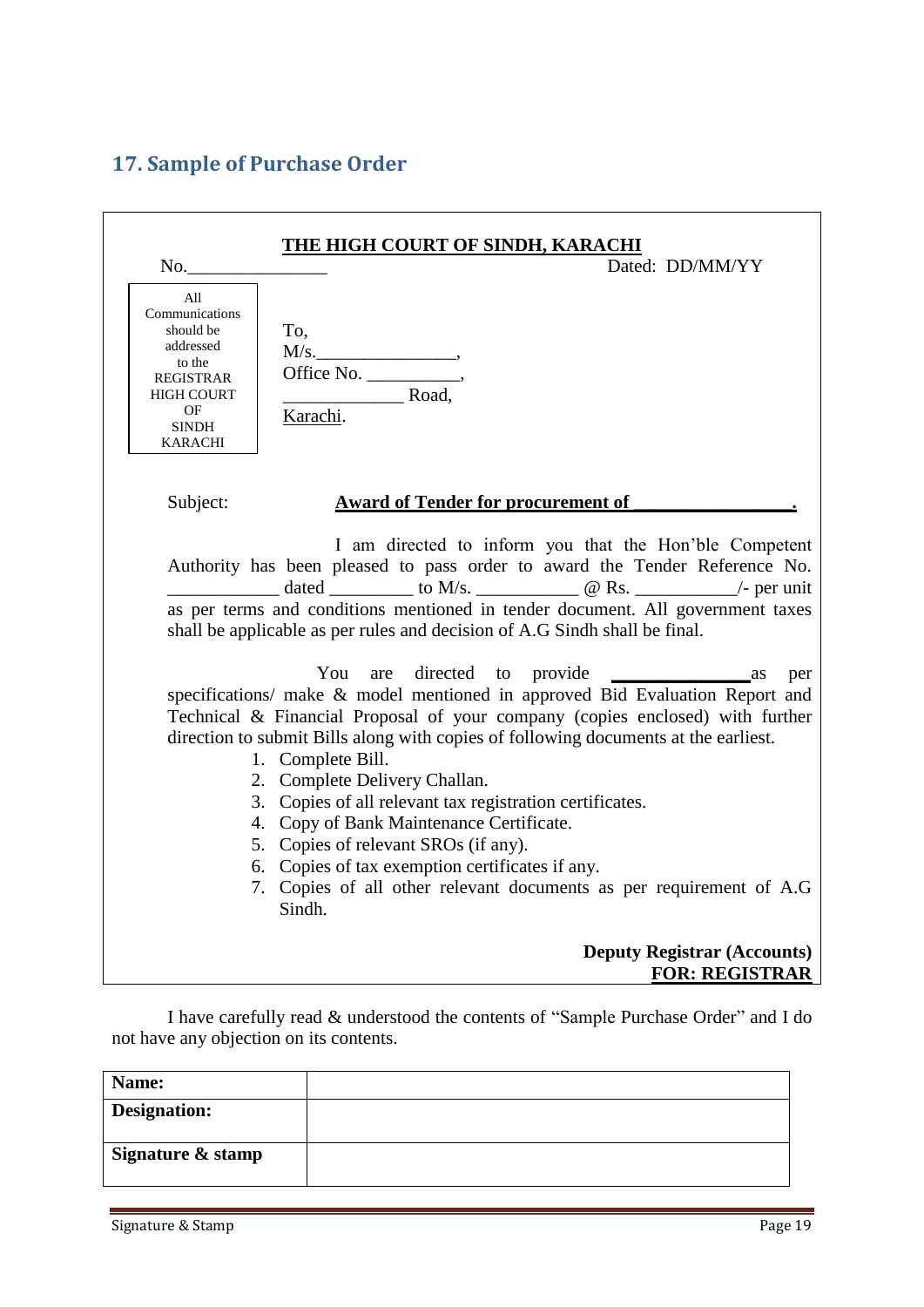#### <span id="page-19-0"></span>**18. Sample of Satisfactory Certificate**

It is certified that M/s. \_\_\_\_\_\_\_\_\_\_\_\_\_\_\_\_ has delivered goods as per Purchase

Order(s) dated \_\_\_\_\_\_\_\_\_\_\_\_, \_\_\_\_\_\_\_, \_\_\_\_\_\_\_\_\_, \_\_\_\_\_\_\_\_ & \_\_\_\_\_\_\_\_\_\_\_\_\_\_

and Tender document dated \_\_\_\_\_\_\_\_\_\_\_\_\_\_\_\_\_\_\_\_\_\_. All the delivered goods were as

per specifications & requirements of this Court. Payment may be made to supplier

Assistant Registrar (Resident-II)

#### <span id="page-19-1"></span>**19. Sample of Contract:**

#### **CONTRACT BETWEEN SHC AND SUPPLIER FOR SUPPLY OF \_\_\_\_\_\_\_\_\_\_\_**

This Deed of Agreement is made and entered into on \_\_\_\_\_\_\_\_\_\_\_ day of \_\_\_\_\_\_\_\_\_\_ 2019

#### **BETWEEN**

Sindh High Court Establishment through its Registrar having its Office at High Court of Sindh, Saddar, Karachi, (here in after called SHC which term shall include its successors and assigns) on the **One Part**.

#### **AND**

having its office at \_\_\_\_\_\_\_\_\_\_\_\_\_\_\_\_\_\_\_\_\_\_\_\_\_\_ (here in after called SUPPLIER which term shall include successors and assigns) on the Other Part.

**And whereas** SHC desires to purchase **the example of the set of the set of the set of the set of the set of the set of the set of the set of the set of the set of the set of the set of the set of the set of the set of the** June, 2020) as per specifications/ requirements, terms & conditions mentioned in tender document and approved bid evaluation report.

**And whereas** SUPPLIER expresses his desire to provide the same as per specifications/ requirements, terms & conditions mentioned in tender document and approved bid evaluation report.

**And whereas** Supplier has represented that it is a professional and has the technical expertise, experience and resources to provide the goods as per specifications/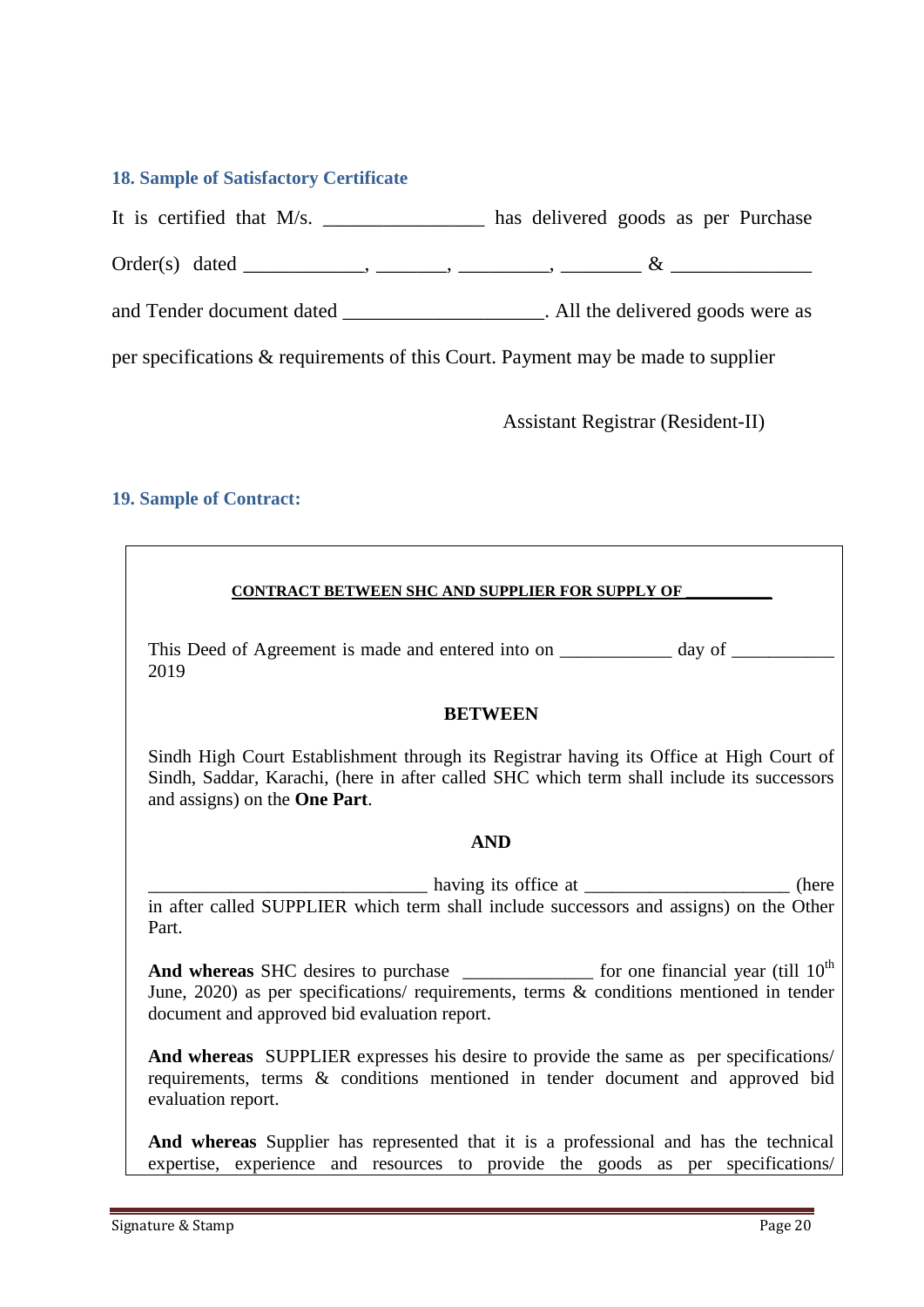requirements, mentioned in tender documents.

**Whereas** on the basis of the Supplier"s representations, SHC has agreed to purchase the same, in accordance with the terms and conditions tender document and this Agreement.

Now, therefore in consideration of the mutual promises and obligations set out in this Agreement, the sufficiency of which is hereby acknowledged, the Parties, intending to be legally bound, agree as follows:

Now this deed of agreement witness the terms and conditions as follows :

- 1. That the Agreement shall come into force immediately and shall remain valid until  $10^{th}$  June, 2020 or cancelled by SHC.
- 2. That the quality and quantity of the materials shall be as per specification/ requirements mentioned in tender document.
- 3. That the delivery of the materials shall be made by SUPPLIER at their own cost, management and responsibility as per tender document.
- 4. That SUPPLIER shall be fully responsible for delivery of the materials in good condition at the Stores of SHC through delivery dockets in triplicate.
- 5. That Representatives of SHC i.e. Assistant Registrar, Resident-II and Store Supervisor shall inspect the goods and reserves the right to reject any goods if the representative(s) considers those to be inferior quality to the approved samples.
- 6. That the goods rejected by the representative(s) of SHC shall be replaced by SUPPLIER and SUPPLIER shall bear all risks/costs of the materials rejected by SHC.
- 7. That the cost of supply of materials will be (*enter amount and currency*). Rate shall remain valid for one financial year i.e. till  $10<sup>th</sup>$  June, 2020.
- 8. That SHC reserves the right to change the quantity of items as per availability of budget and rules.
- 9. That SUPPLIER shall not without the consent in writing of SHC assign or sub-let the contract or any part thereof, or make any agreement with any person/company for the execution of any portion of the supply. In this regard consent by SHC will not relieve SUPPLIER from full and entire responsibility for this Agreement.
- 10. That SUPPLIER shall indemnify SHC in respect of all claims, damages, compensation or expenses payable in consequence of any injury or accident caused by them i.e., SUPPLIER.
- 11. That cost of transportation, or any other incidental charges, if required in connection of the delivery of goods shall be borne by SUPPLIER, as per rules.
- 12. That bills submitted by SUPPLIER shall be forwarded to A.G Sindh by SHC.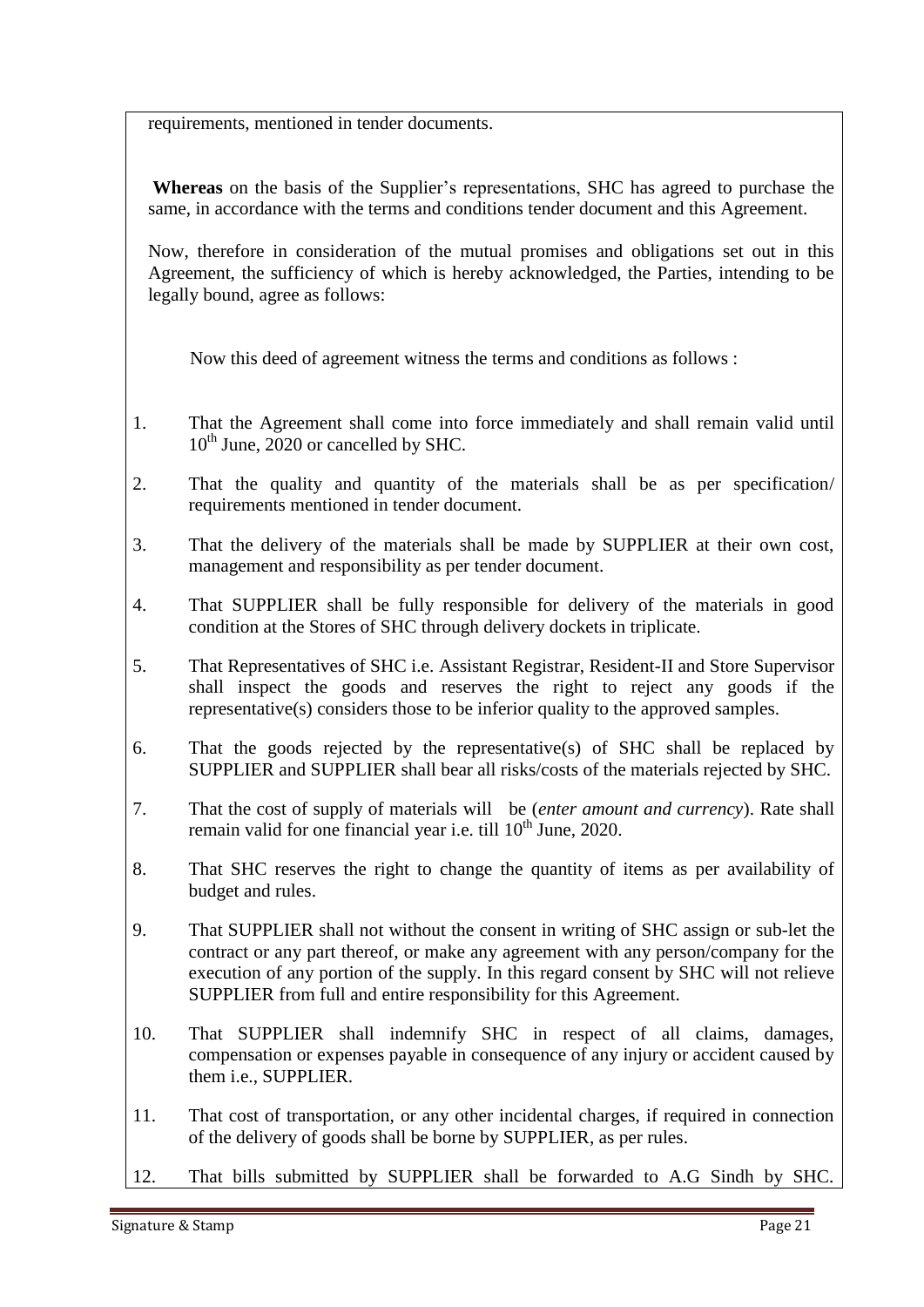SUPPLIER shall be responsible to submit copies of relevant documents along with bill in coordination with Office of Budget Branch of SHC.

- 13. That all taxes shall be deducted by the Office of A.G Sindh and its decision shall be final.
- 14. That all government taxes shall be applicable as per rules.
- 15. That Bid Security shall be released after submission of Performance Security of 5% of contract price.
- 16. That if SUPPLIER fails to deliver the materials as per agreed Schedule, penalty will be imposed by SHC at the rate of (1%) of total contract value for each day of delay.
- 17. That the terms of this Agreement shall be GOVERNED by the Laws of the Land.
- 18. The failure of a Party to fulfill any of its obligations under this Agreement shall not be considered to be a breach of, or a default under, this Agreement insofar as the inability arises from an event of Force Majeure, provided that the Party affected by that event has taken reasonable precautions, due care and attempted to put in place reasonable alternative arrangements all with the objective of carrying out the terms of this Agreement.
- 19. That In the event of any question or difference or dispute whatsoever arising between the Parties under or in connection with this Agreement or any provision herein contained or its constructions hereof, or as to any matter in any way connected therewith or arising therefrom which cannot be resolved amicably shall be referred to arbitration and finally settled by three arbitrators, one to be appointed by each party and the third by the two appointed arbitrators, in accordance with the Arbitration Act, 1940. The language of arbitration shall be English and the venue of the arbitration shall be Karachi. The decision of the arbitrators shall be final and binding on the Parties who shall give full effect thereto. Any judgment may be entered upon the award in any competent court having jurisdiction.

 IN WITNESS WHEREOF, each of the Parties has caused this Agreement to be executed by their respective, fully authorized representatives as of the date first written above.

REGISTRAR, HIGH COURT OF SINDH M/S.

SIGNATURE & OFFICIAL STAMP SIGNATURE & OFFICIAL **STAMP** 

------------------------------------- -------------------------------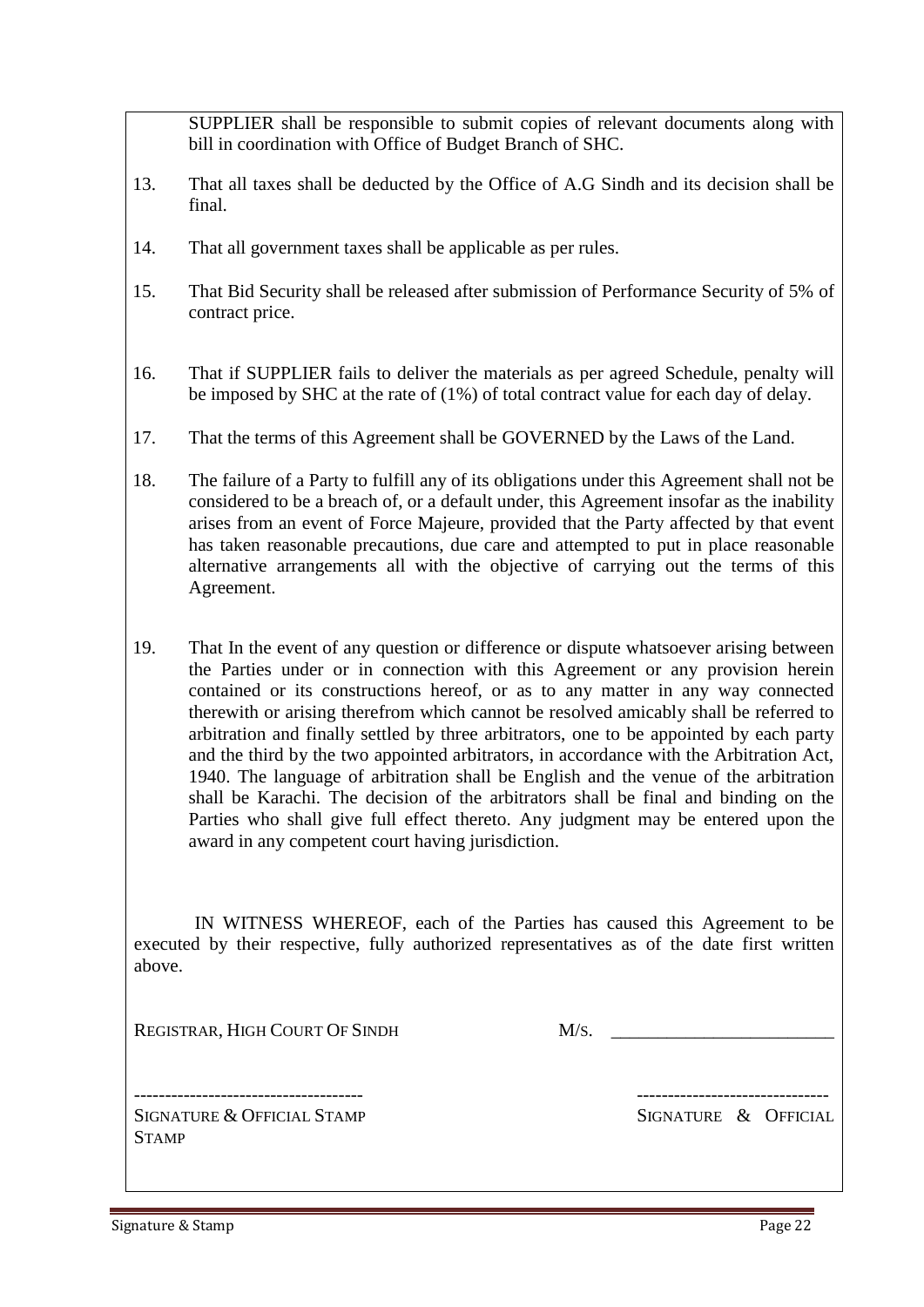| WITNESS:                                   |                      |
|--------------------------------------------|----------------------|
| NAME: FAIZ ALAM, I/C: A.R (RESIDENT-II)    |                      |
| SIGNATURE & OFFICIAL STAMP<br><b>STAMP</b> | SIGNATURE & OFFICIAL |
| NAME: AFTAB AHMED, I/C: A.R (BUDGET)       |                      |

I have carefully read & understood the contents of "Sample Contract" and I do not have any objection on its contents.

| Name:               |  |
|---------------------|--|
|                     |  |
| <b>Designation:</b> |  |
|                     |  |
| Signature & stamp   |  |
|                     |  |
|                     |  |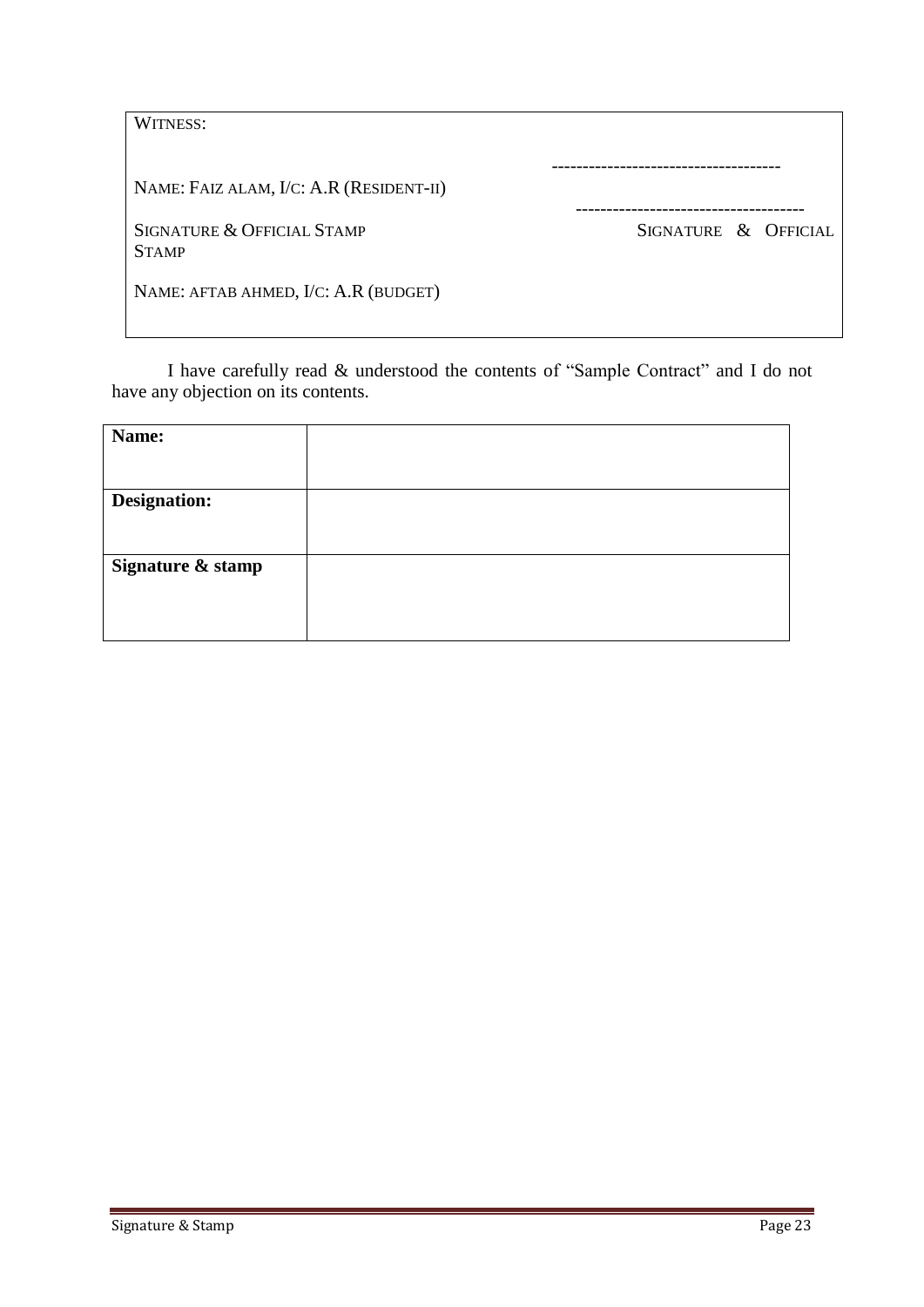# <span id="page-23-0"></span>**20. Format of Undertaking:**

|             | We,<br>located<br>at                                                                        |  |
|-------------|---------------------------------------------------------------------------------------------|--|
|             | do hereby declare on Oath at under:-                                                        |  |
| 1.          | That we are not black listed from any government/semi government/autonomous/                |  |
|             | private or any other national or international organization since the date of<br>operation. |  |
| 2.          | That there is no outstanding dispute between our company and any other                      |  |
|             | organization.                                                                               |  |
| 3.          | That we are not defaulter with any bank or financial institution.                           |  |
| 4.          | That we have not provided any false/ misleading information to High Court of                |  |
|             | Sindh.                                                                                      |  |
|             | 5. It is undertaken that our organization will not engage in corrupt, fraudulent,           |  |
|             | collusive, coercive or obstructive practices in competing for the tender in question.       |  |
| 6.          | It is undertaken to indemnify Sindh High Court for any loss or damage incurred due          |  |
|             | to corrupt business practices of our organization (if any) and if the same is proved        |  |
|             | then we will pay compensation to High Court of Sindh an amount equivalent to ten            |  |
|             | times the sum of any commission, gratification, bribe, finder's fee or kickback             |  |
|             | given by our organization (if any) for the purpose of obtaining or inducing the             |  |
|             | procurement of any contract.                                                                |  |
|             |                                                                                             |  |
|             | <b>Name of Deponent:</b>                                                                    |  |
|             |                                                                                             |  |
|             | <b>Designation:</b>                                                                         |  |
|             | Signature & stamp                                                                           |  |
|             |                                                                                             |  |
| <b>Date</b> |                                                                                             |  |